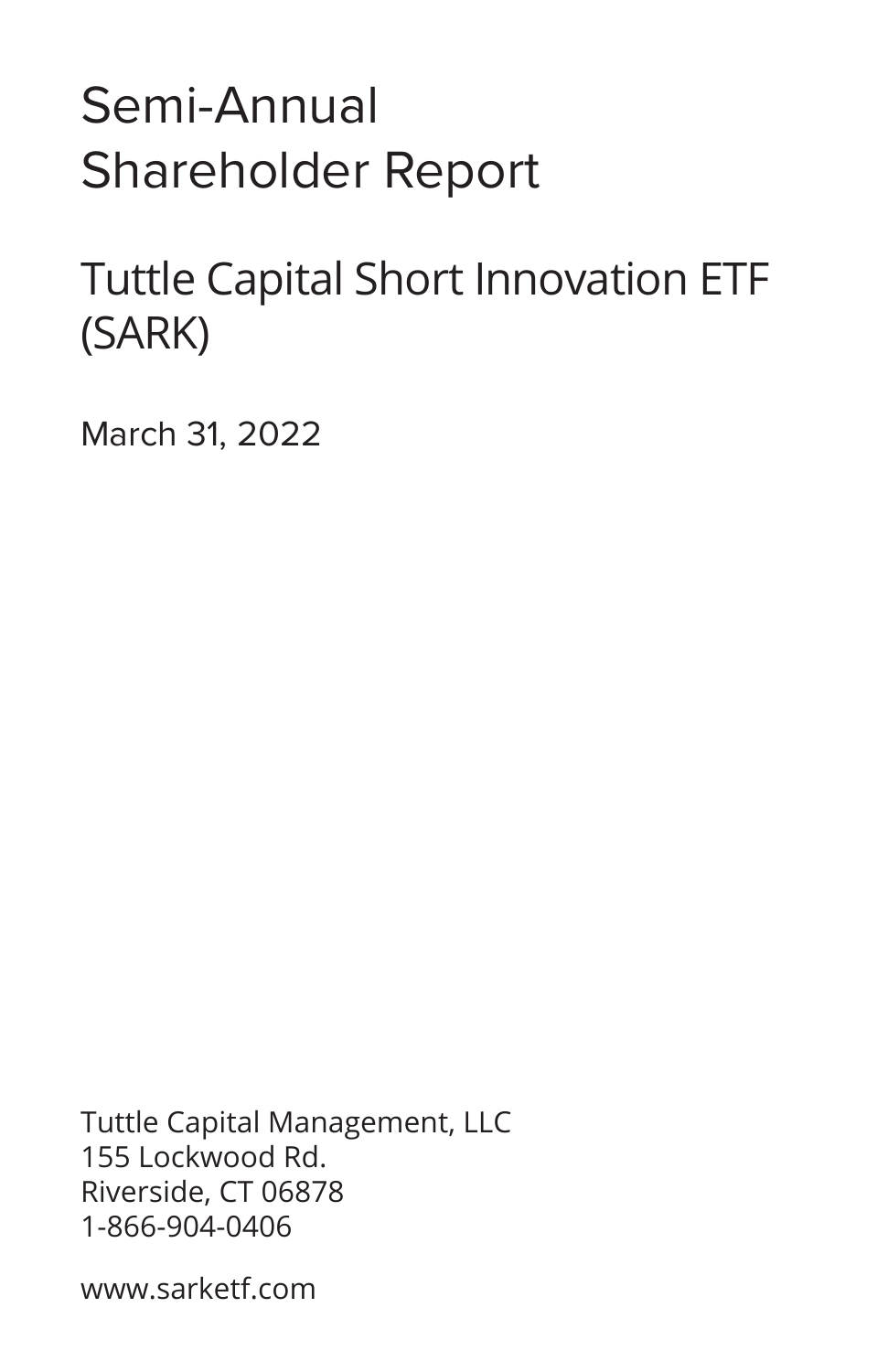## TABLE OF CONTENTS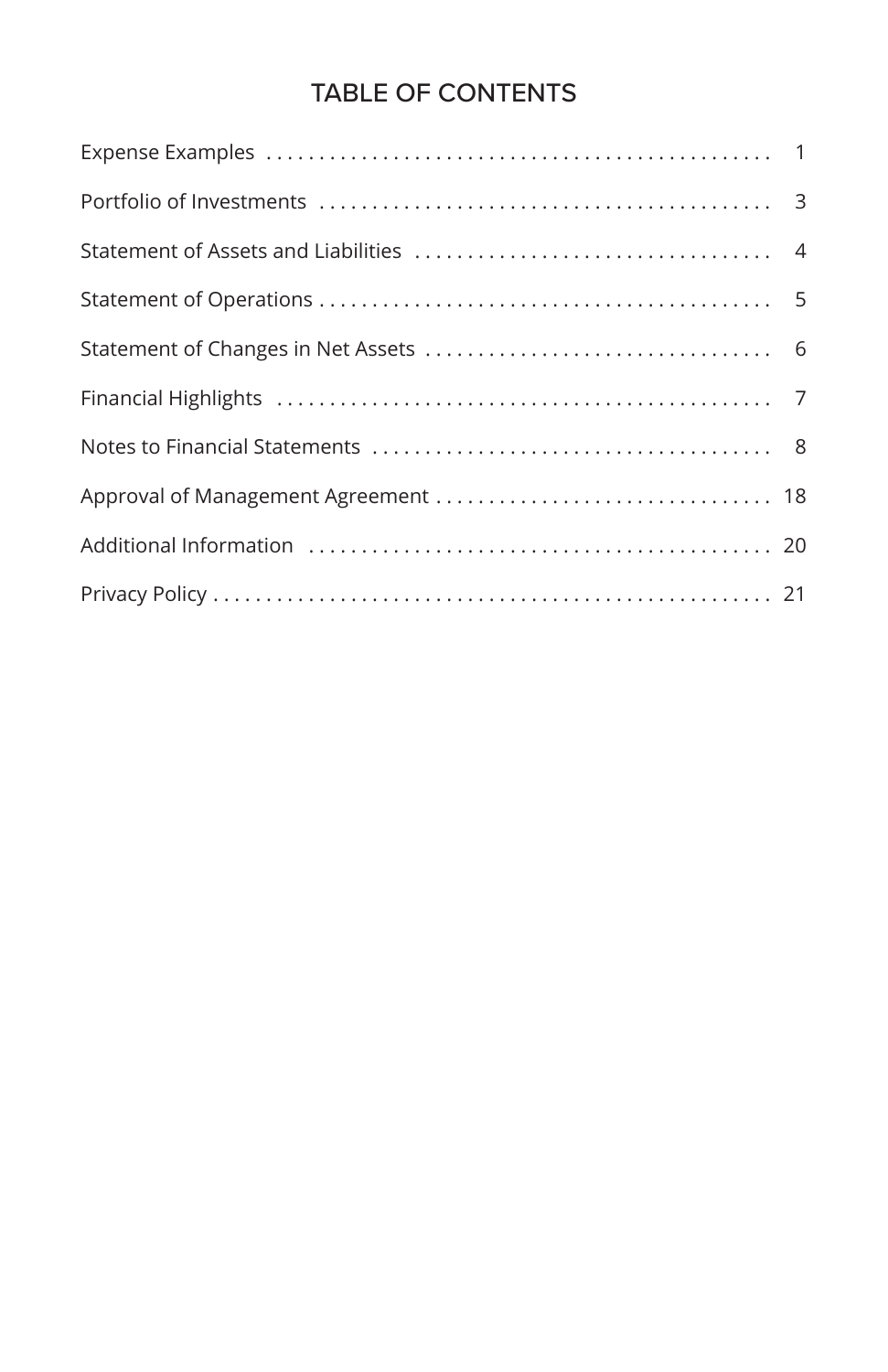As a Fund shareholder, you may incur two types of costs: (1) transaction costs, including commissions on trading, as applicable; and (2) ongoing costs, including advisory fees and other Fund expenses. These examples are intended to help you understand your ongoing costs (in dollars) of investing in a Fund and to compare these costs with the ongoing costs of investing in other funds.

The expense examples below are based on an investment of \$1,000 invested at the beginning of the period and held for the entire period ended March 31, 2022.

#### Actual Expenses

The table below provides information about actual account values and actual expenses. You may use this information, together with the amount you invested, to estimate the expenses that you paid over the period. Simply divide your account value by \$1,000 (for example, an \$8,600 account value divided by  $$1,000 = 8.6$ ), then multiply the result by the number in the table under the heading entitled "Expenses Paid During Period" to estimate the expenses you paid on your account during this period.

#### Hypothetical Example for Comparison Purposes

The table below provides information about hypothetical account values and hypothetical expenses based on the Fund's actual expense ratio and an assumed rate of return of 5% per year before expenses, which is not the Fund's actual return. The hypothetical account values and expenses may not be used to estimate the actual ending account balance or expenses you paid for the period. You may use this information to compare this 5% hypothetical example with the 5% hypothetical examples that appear in the shareholder reports of other funds.

Please note that the expenses shown in the table are meant to highlight your ongoing costs only and do not reflect any transactional costs, such as sales charges (loads), redemption fees, or exchange fees. Further, the expenses do not include any brokerage commissions on investors' purchases or redemptions of Fund shares as described in the Fund's prospectus. Therefore, the table is useful in comparing ongoing costs only, and will not help you determine the relative total costs of owning different funds. In addition, if these transactional costs were included, your costs would have been higher.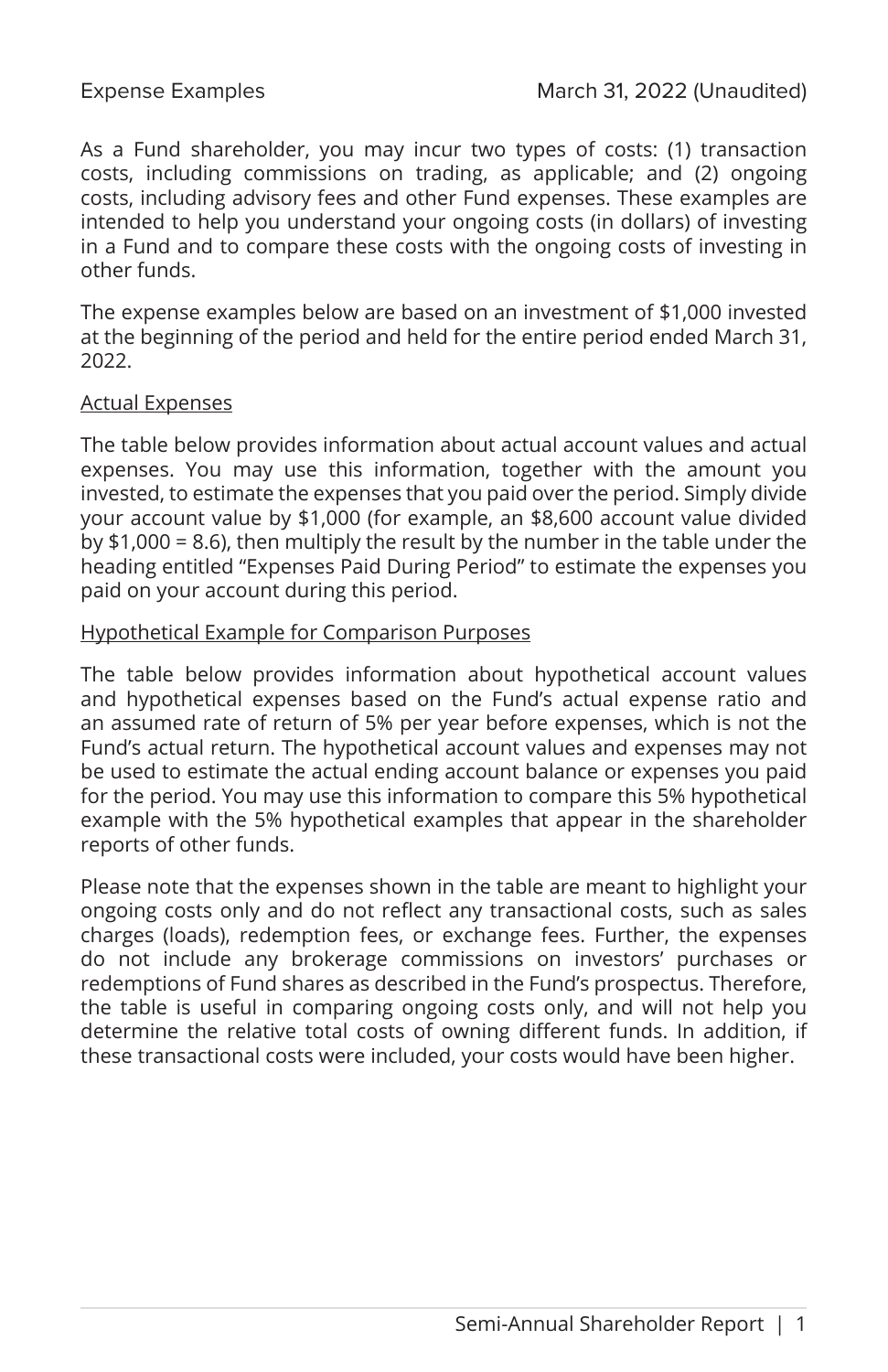|                             |                       | <b>Beginning</b><br><b>Account</b><br><b>Value At</b><br>Inception | <b>Ending</b><br><b>Account</b><br>Value<br>3/31/2022 | <b>Expenses</b><br>Paid<br><b>During</b><br>Period | Annualized<br><b>Expense</b><br><b>Ratio</b> |
|-----------------------------|-----------------------|--------------------------------------------------------------------|-------------------------------------------------------|----------------------------------------------------|----------------------------------------------|
| <b>Tuttle Capital Short</b> |                       |                                                                    |                                                       |                                                    |                                              |
| Innovation ETF              | Actual <sup>(a)</sup> | \$1.000.00                                                         | \$1,542.30                                            | $$3.84^{(b)}$                                      | 0.75%                                        |
|                             | Hypothetical          | 1,000.00                                                           | 1.021.19                                              | 3.78 <sup>(c)</sup>                                | 0.75                                         |

(a) Information shown reflects values for the stub period of 147 days from November 5, 2021 (commencement of operations) to March 31, 2022 and has been calculated using expense ratios and rates of returns for the same period.

(b) Expenses are equal to the Fund's annualized expense ratio multiplied by the average account value over the period, multiplied by the number of days in the period from November 5, 2021 (commencement of operations) to March 31, 2022, divided by the number of days in the fiscal year.

(c) Expenses are equal to the Fund's annualized expense ratio multiplied by the average hypothetical account value over the period, multiplied by 182/365 (the number of days in the more recent fiscal half-year divided by the number of days in the fiscal year).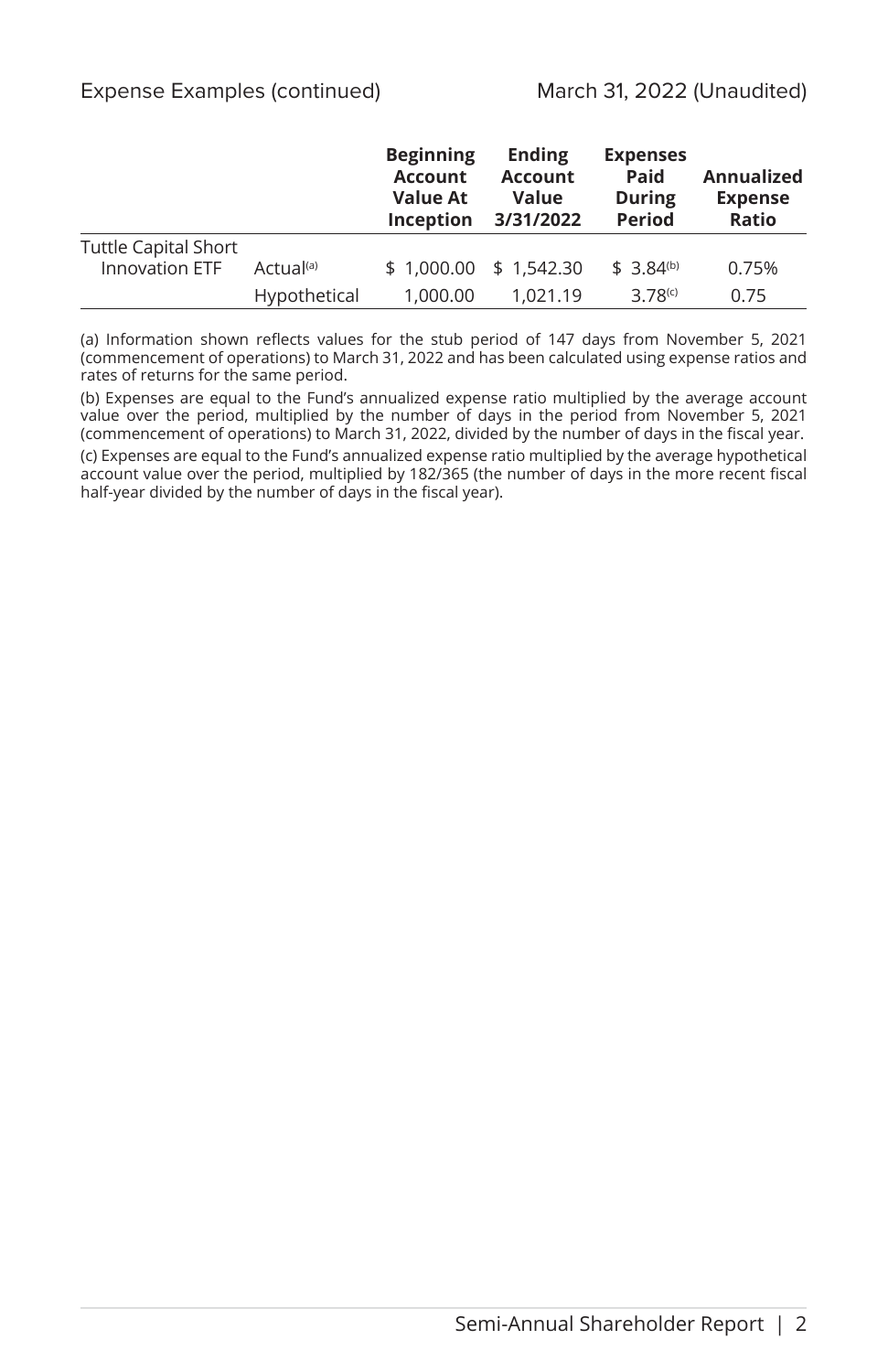### Portfolio of Investments March 31, 2022 (Unaudited) **Tuttle Capital Short Innovation ETF**

#### **Total Return Swap Agreements**

| Pay/<br>Receive | <b>Financing</b><br><b>Rate (%)</b> | <b>Description</b> | Counterparty | Date | <b>Expiration Payment</b><br>Frequency | <b>Notional</b><br>Amount<br>(5) | Value<br>$($ \$)                              | Upfront<br>Premiums<br>Paid/<br>(Received)<br>(5) | Unrealized<br>Appreciation/<br>(Depreciation)<br>(5) |
|-----------------|-------------------------------------|--------------------|--------------|------|----------------------------------------|----------------------------------|-----------------------------------------------|---------------------------------------------------|------------------------------------------------------|
| Pay             | 3.93                                | Ark Innovation ETF | Cowen        |      |                                        |                                  | 11/10/22 At Maturity 169,621,476 (15,564,525) |                                                   | (15, 564, 525)                                       |
| Pay             | 5.43                                | Ark Innovation ETF | Scotia       |      |                                        | 11/10/22 At Maturity 158,561,547 | (7.862.766)                                   |                                                   | (7.862.766)                                          |
|                 |                                     |                    |              |      |                                        |                                  | (23, 427, 291)                                |                                                   | (23, 427, 291)                                       |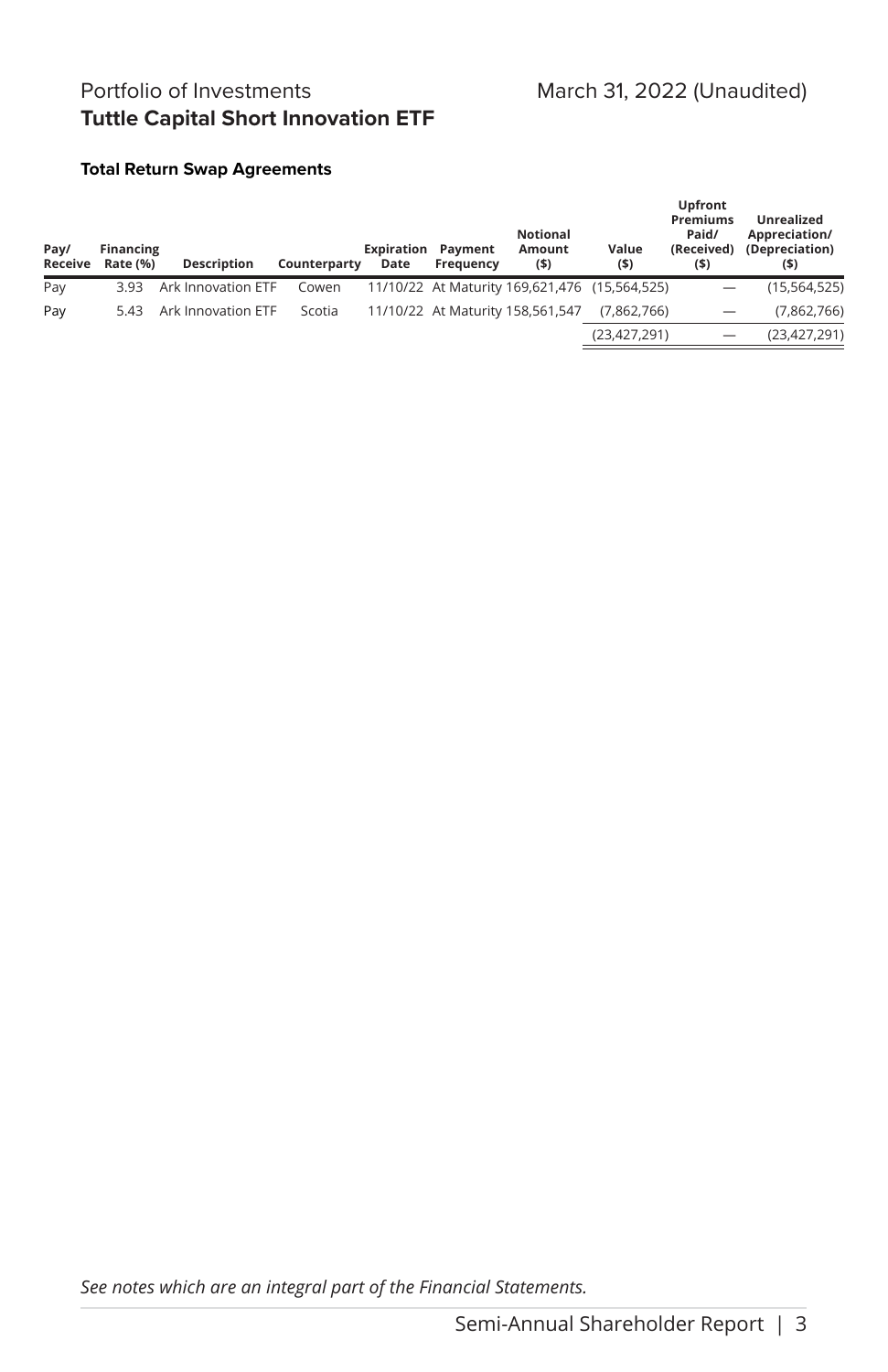|                                                                                                            | <b>Tuttle Capital</b><br><b>Short Innovation</b><br><b>FTF</b> |
|------------------------------------------------------------------------------------------------------------|----------------------------------------------------------------|
| Assets:                                                                                                    |                                                                |
| Cash                                                                                                       | \$223,384,780                                                  |
| Cash collateral from swap agreements                                                                       | 158,826,968                                                    |
| Receivable due from advisor                                                                                | 54.231                                                         |
| Prepaid expenses and other assets                                                                          | 17,757                                                         |
| <b>Total Assets</b>                                                                                        | 382,283,736                                                    |
| Liabilities:                                                                                               |                                                                |
| Payable for capital shares redeemed                                                                        | 4,626,770                                                      |
| Unrealized depreciation on swap agreements                                                                 | 23,427,291                                                     |
| Accrued expenses:                                                                                          |                                                                |
| Advisory                                                                                                   | 184,892                                                        |
| Administration                                                                                             | 25,123                                                         |
| Custodian                                                                                                  | 706                                                            |
| Fund accounting                                                                                            | 9,650                                                          |
| Trustee                                                                                                    | 1,081                                                          |
| Other                                                                                                      | 6,075                                                          |
| <b>Total Liabilities</b>                                                                                   | 28,281,588                                                     |
| <b>Net Assets</b>                                                                                          | \$354,002,148                                                  |
| <b>Net Assets consist of:</b>                                                                              |                                                                |
| Paid in Capital                                                                                            | \$325,953,417                                                  |
| Total Distributable Earnings/(Deficit)                                                                     | 28,048,731                                                     |
| <b>Net Assets</b>                                                                                          | \$354,002,148                                                  |
| <b>Net Assets:</b>                                                                                         | \$354,002,148                                                  |
| <b>Shares of Beneficial Interest Outstanding</b><br>(unlimited number of shares authorized, no par value): | 7,650,000                                                      |
| Net Asset Value (offering and redemption price per share):                                                 | \$46.27                                                        |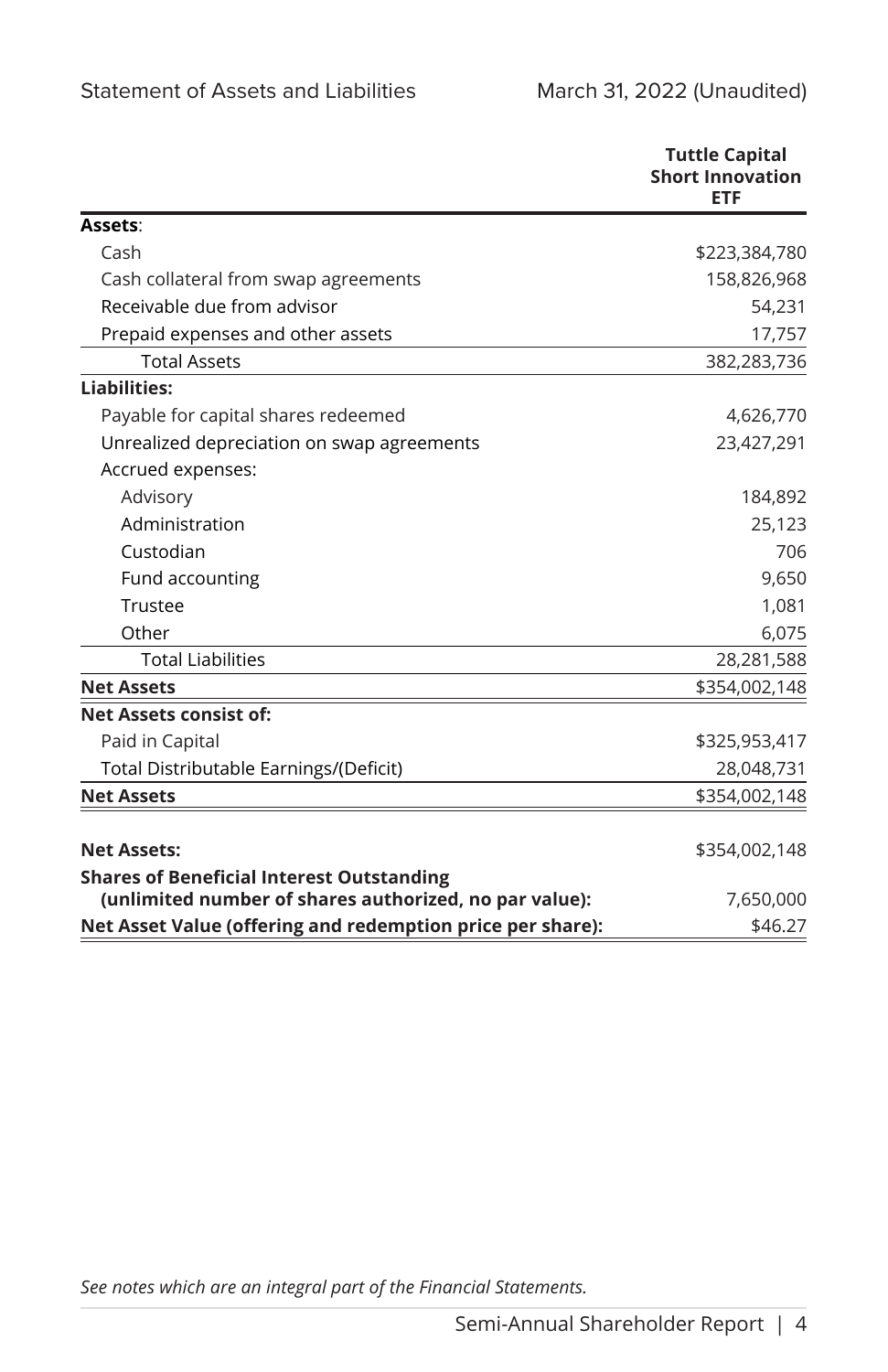|                                                                        | <b>Tuttle Capital</b><br><b>Short Innovation</b><br>ETF <sup>(a)</sup> |
|------------------------------------------------------------------------|------------------------------------------------------------------------|
| <b>Expenses:</b>                                                       |                                                                        |
| Advisory                                                               | 503,416                                                                |
| Administration                                                         | 69,985                                                                 |
| Compliance services                                                    | 373                                                                    |
| Custodian                                                              | 941                                                                    |
| Fund accounting                                                        | 28,740                                                                 |
| Legal and audit                                                        | 26,891                                                                 |
| Printing                                                               | 4,965                                                                  |
| Treasurer                                                              | 500                                                                    |
| Trustee                                                                | 3.681                                                                  |
| Other                                                                  | 5,915                                                                  |
| Total Expenses before fee reductions                                   | 645,407                                                                |
| Expenses contractually waived and/or reimbursed by the Advisor         | (54, 231)                                                              |
| <b>Total Net Expenses</b>                                              | 591,176                                                                |
| Net Investment Income (Loss)                                           | (591, 176)                                                             |
| <b>Realized and Unrealized Gains (Losses) from Investments:</b>        |                                                                        |
| Net realized gains (losses) from swap transactions                     | 52,067,198                                                             |
| Change in unrealized appreciation/(depreciation) on<br>swap agreements | (23, 427, 291)                                                         |
| Net Realized and Unrealized Gains (Losses) from Investments:           | 28,639,907                                                             |
| <b>Change in Net Assets Resulting From Operations</b>                  | \$28,048,731                                                           |

(a) For the period from the commencement of operations on November 5, 2021 through March 31, 2022.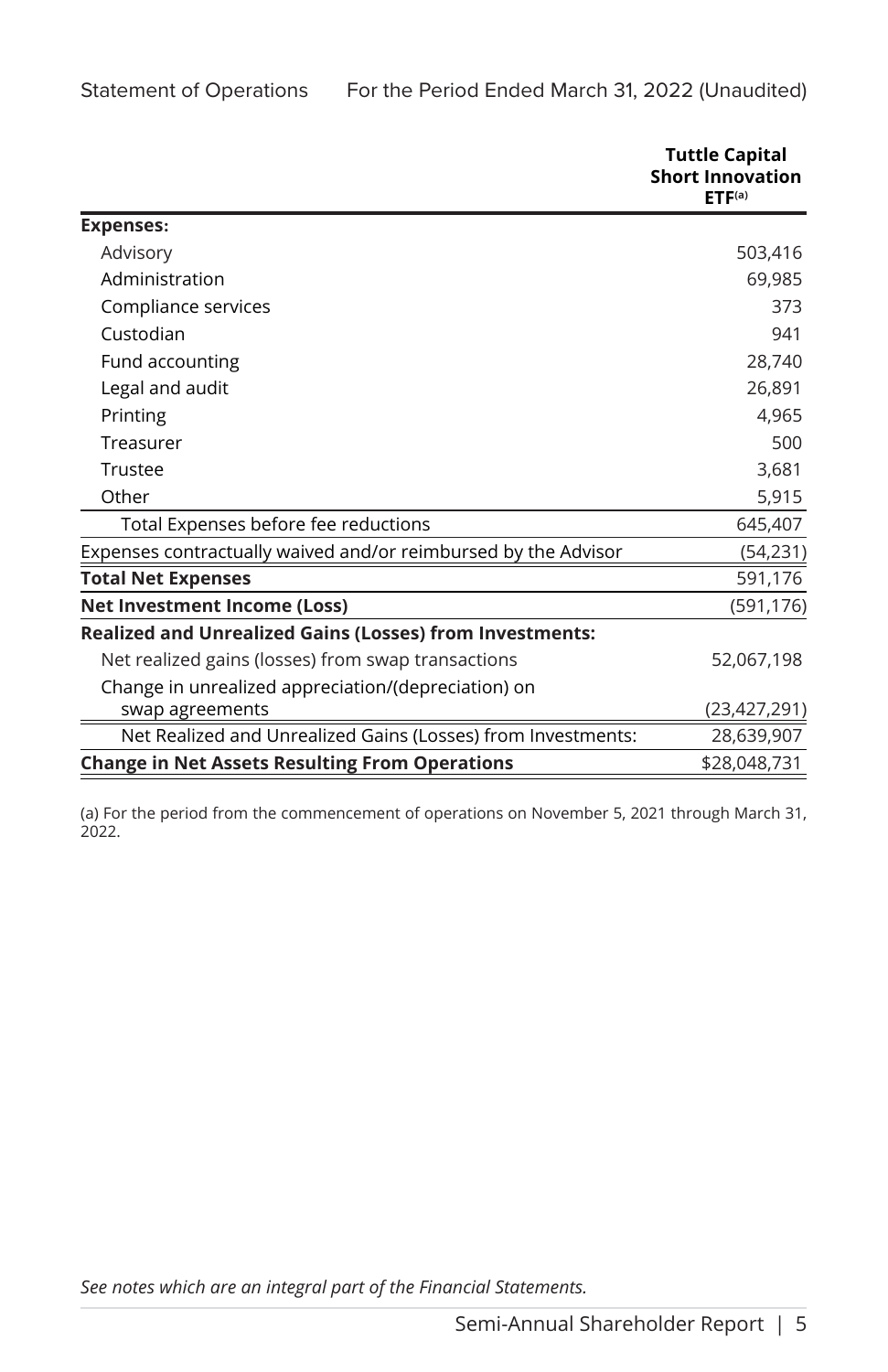|                                                                 | <b>Tuttle Capital</b><br><b>Short Innovation</b><br><b>ETF</b>                            |
|-----------------------------------------------------------------|-------------------------------------------------------------------------------------------|
|                                                                 | For the period<br>November 5,<br>$2021^{(a)}$<br>through<br>March 31, 2022<br>(Unaudited) |
| <b>From Investment Activities:</b>                              |                                                                                           |
| <b>Operations:</b>                                              |                                                                                           |
| Net investment (loss)                                           | $$$ (591,176)                                                                             |
| Net realized gains (losses) from investment transactions        | 52,067,198                                                                                |
| Change in unrealized appreciation/(depreciation) on investments | (23, 427, 291)                                                                            |
| Change in net assets resulting from operations                  | 28,048,731                                                                                |
| <b>Capital Transactions:</b>                                    |                                                                                           |
| Proceeds from shares issued                                     | 693,364,616                                                                               |
| Cost of shares redeemed                                         | (367,411,199)                                                                             |
| Change in net assets from capital transactions                  | 325,953,417                                                                               |
| Change in net assets                                            | 354,002,148                                                                               |
| <b>Net Assets:</b>                                              |                                                                                           |
| Beginning of period                                             |                                                                                           |
| End of period                                                   | \$354,002,148                                                                             |
| <b>Share Transactions:</b>                                      |                                                                                           |
| Issued                                                          | 15,425,000                                                                                |
| Redeemed                                                        | (7,775,000)                                                                               |
| Change in shares                                                | 7,650,000                                                                                 |

(a) Commencement of operations.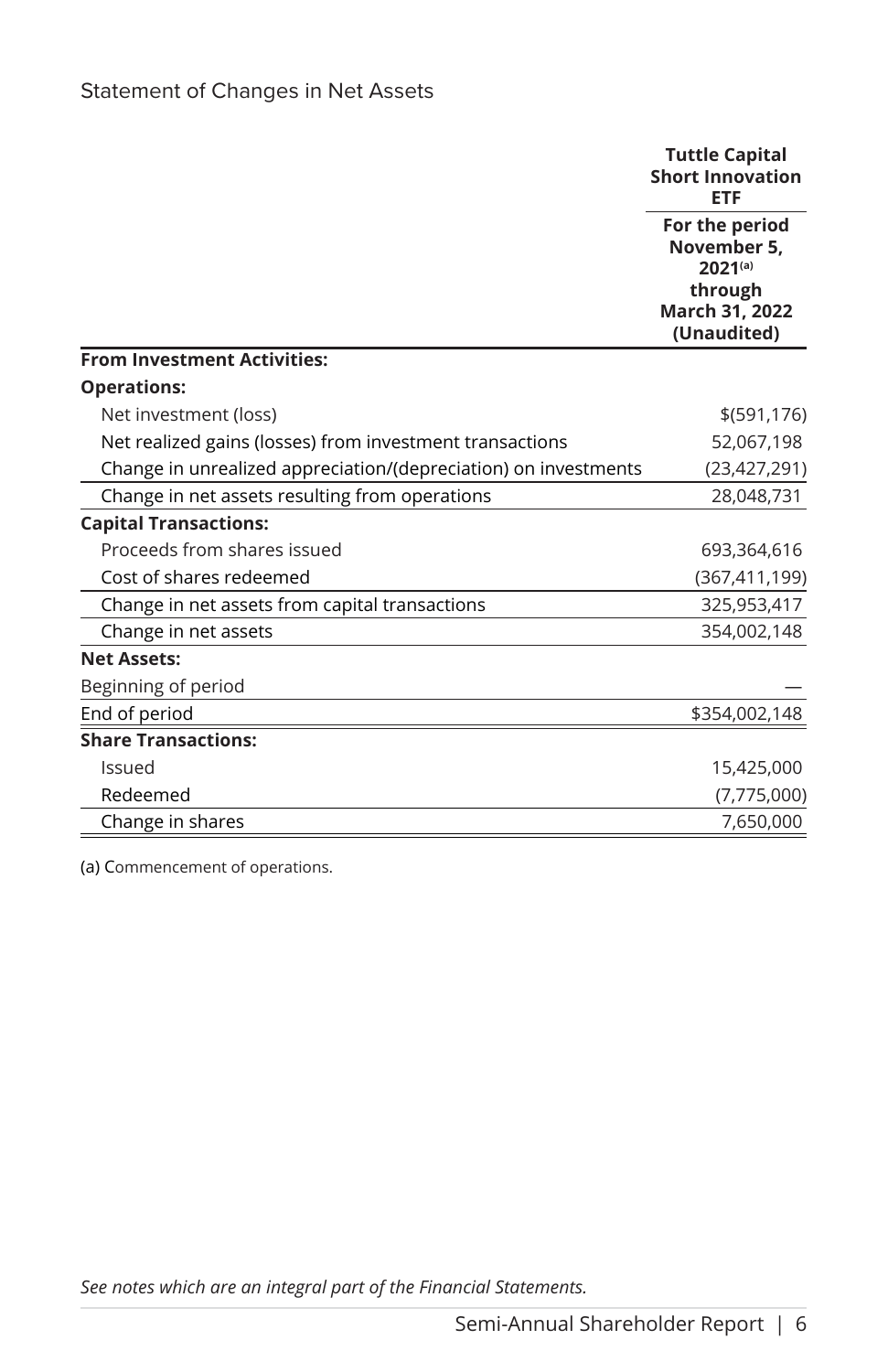#### Financial Highlights

| <b>Tuttle Capital Short Innovation ETF</b>                                 | November 5, 2021(a)<br>through<br>March 31, 2022<br>(Unaudited) |
|----------------------------------------------------------------------------|-----------------------------------------------------------------|
| Net Asset Value, Beginning of Period                                       | \$30.00                                                         |
| Net Investment Income (Loss) <sup>(b)</sup>                                | (0.14)                                                          |
| Net Realized and Unrealized Gains (Losses) from Investments                | 16.41                                                           |
| Total from Investment Activities                                           | 16.27                                                           |
| Distributions from Net Investment Income                                   |                                                                 |
| Distributions from Net Realized Gains from Investments                     |                                                                 |
| <b>Total Distributions</b>                                                 |                                                                 |
| Net Asset Value, End of Period                                             | \$46.27                                                         |
| Net Assets at End of Period (000's)                                        | \$354,002                                                       |
| Total Return at NAV <sup>(c)(d)</sup>                                      | 54.23%                                                          |
| Total Return at Market <sup>(d)(e)</sup>                                   | 54.20%                                                          |
| Ratio of Net Expenses to Average Net Assets <sup>(f)</sup>                 | 0.75%                                                           |
| Ratio of Gross Expenses to Average Net Assets <sup>(f)(g)</sup>            | 0.82%                                                           |
| Ratio of Net Investment Income (Loss) to Average Net Assets <sup>(f)</sup> | (0.75)%                                                         |
| Portfolio Turnover <sup>(d)(h)</sup>                                       | $-$ %                                                           |

(a) Commencement of operations.

(b) Calculated based on average shares method.

(c) Net asset value total return is calculated assuming an initial investment made at the net asset value at the beginning of the period, reinvestment of all dividends and distributions at net asset value during the period, if any, and redemption on the last day of the period at net asset value. This percentage is not an indication of the performance of a shareholder's investment in the Fund based on market value due to differences between the market price of the shares and the net asset value per share of the Fund.

(d) Not annualized for periods less than one year.

(e) Market value total return is calculated assuming an initial investment made at the market value at the beginning of the period, reinvestment of all dividends and distributions at net asset value during the period, if any, and redemption on the last day of the period at market value. Market value is determined by the composite closing price. Composite closing security price is defined as the last reported sale price from any primary listing market (e.g., Nasdaq) or participating regional exchanges or markets. The composite closing price is the last reported sale price from any of the eligible sources, regardless of volume and not an average price and may have occurred on a date prior to the close of the reporting period. Market value may be greater or less than net asset value, depending on the Fund's closing price on the listing market.

(f) Annualized for periods less than one year.

(g) If applicable, certain fees were waived and/or reimbursed. If such waivers/reimbursements had not occurred, the ratio would have been as indicated.

(h) Excludes the impact of in-kind transactions.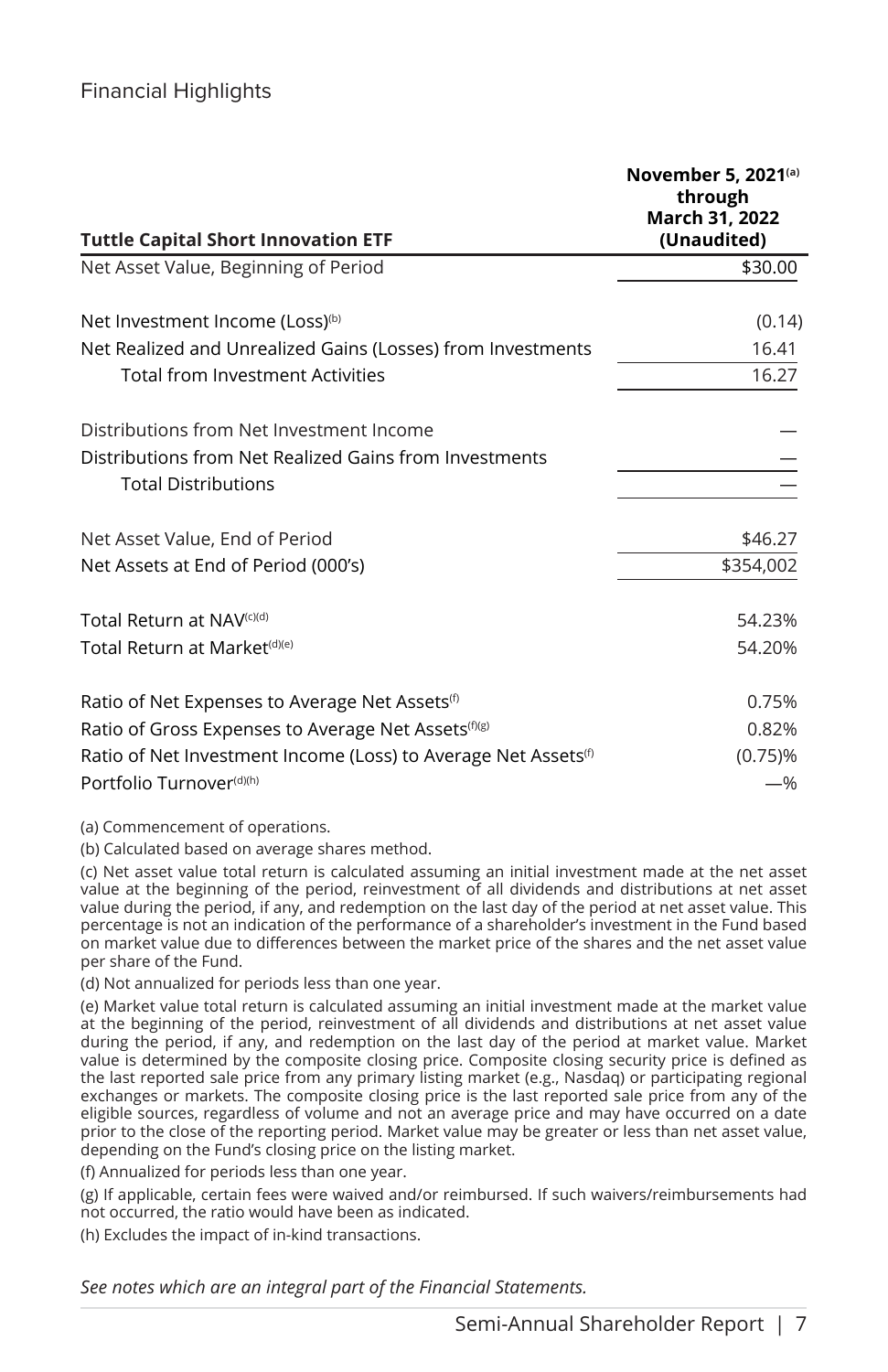#### **(1) Organization**

Collaborative Investment Series Trust (the "Trust") was organized on July 26, 2017 as a Delaware statutory trust. The Trust is registered under the Investment Company Act of 1940 (the "1940 Act") as an open-end management investment company and thus is determined to be an investment company for accounting purposes. The Trust is comprised of several funds and is authorized to issue an unlimited number of shares of beneficial interest ("Shares") in one or more series representing interests in separate portfolios of securities. The accompanying financial statements are those of Tuttle Capital Short Innovation ETF (the "Fund"). The Fund is a non-diversified exchange-traded fund whose investment objective is to seek to provide a daily investment result that is inverse to the performance of the ARK Innovation ETF. The Fund's prospectus provides a description of the Fund's investment objectives, policies, and strategies. The assets of the Fund are segregated and a shareholder's interest is limited to the Fund in which shares are held. The Fund commenced operations on November 5, 2021.

Under the Trust's organizational documents, its officers and Board of Trustees (the "Board") are indemnified against certain liabilities arising out of the performance of their duties to the Fund. In addition, in the normal course of business, the Trust may enter into contracts with vendors and others that provide for general indemnifications. The Trust's maximum exposure under these arrangements is unknown, as this would involve future claims that may be made against the Trust. However, based on experience, the Trust expects that risk of loss to be remote.

#### **(2) Significant Accounting Policies**

Shares of the Fund are listed and traded on the Nasdaq Stock Exchange, Inc. ("NASDAQ"). Market prices for the Shares may be different from their net asset value ("NAV"). The Fund issues and redeems Shares on a continuous basis at NAV only in large blocks of Shares, currently 25,000 Shares, called "Creation Units". Creation Units are issued and redeemed principally in-kind for securities included in a specified universe. Once created, Shares generally trade in the secondary market at market prices that change throughout the day in amounts less than a Creation Unit. Shares of the Fund may only be purchased or redeemed by certain financial institutions ("Authorized Participants"). An Authorized Participant is either (i) a broker-dealer or other participant in the clearing process through the Continuous Net Settlement System of the National Securities Clearing Corporation or (ii) a DTC participant and, in each case, must have executed a Participant Agreement with Foreside Fund Services, LLC (the "Distributor"). Most retail investors do not qualify as Authorized Participants nor have the resources to buy and sell whole Creation Units. Therefore, they are unable to purchase or redeem the shares directly from the Fund.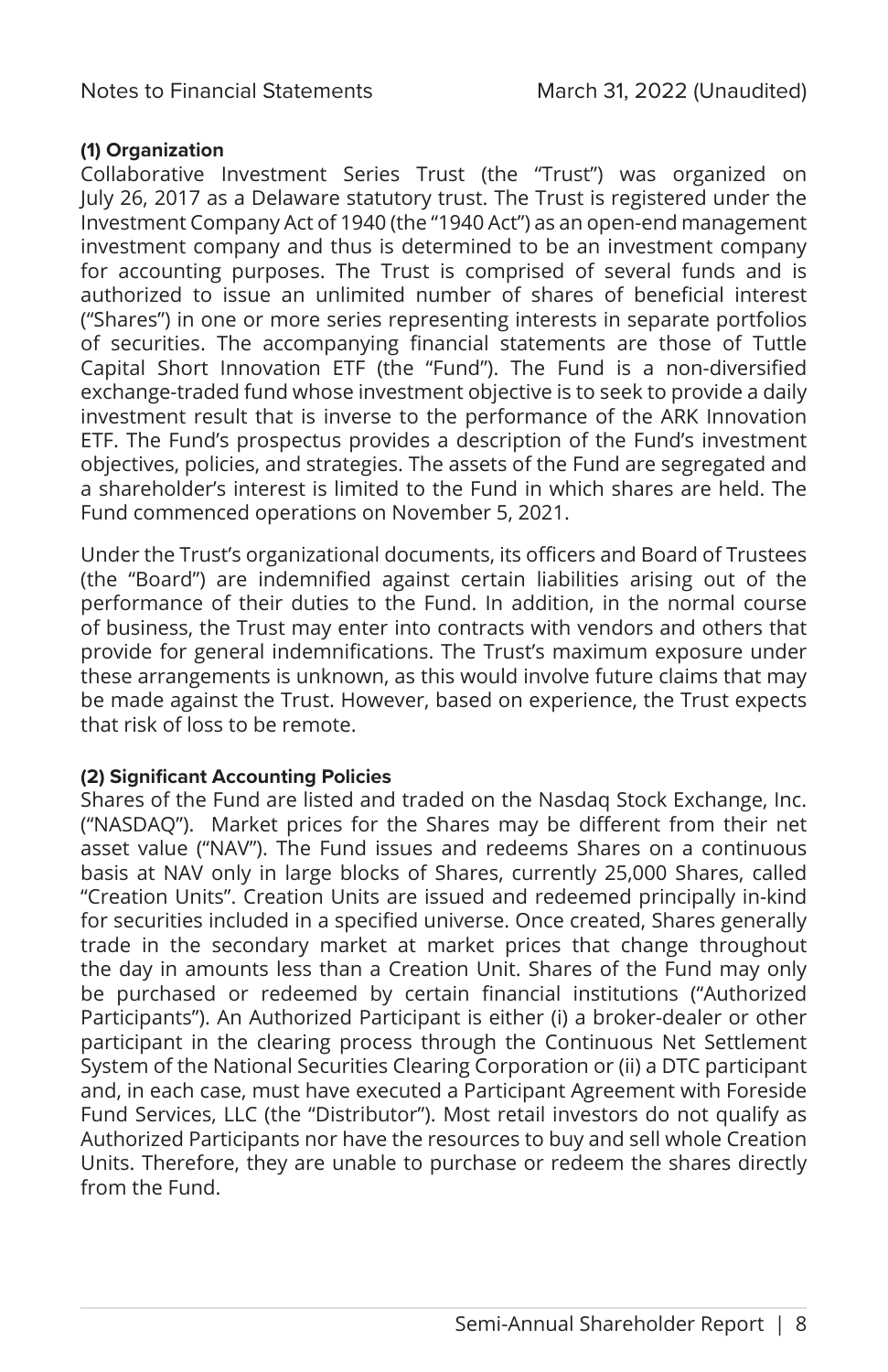Notes to Financial Statements (continued) March 31, 2022 (Unaudited)

The following is a summary of significant accounting policies consistently followed by the Fund in the preparation of its financial statements. These policies are in conformity with generally accepted accounting principles in the United States of America ("GAAP"). The Fund is an investment company and accordingly follows the investment company accounting and reporting guidance of the Financial Accounting Standards Board ("FASB") Accounting Standards Codification Topic 946 "*Financial Services – Investment Companies*". The preparation of financial statements in conformity with GAAP requires management to make estimates and assumptions that affect the amounts of assets and liabilities and disclosure of contingent assets and liabilities at the date of the financial statements and the reported amounts of income and expenses for the period. Actual results could differ from those estimates.

#### **A. Investment Valuations**

The Fund holds investments at fair value. Fair value is defined as the price that would be expected to be received to sell an asset or paid to transfer a liability in an orderly transaction between market participants at the measurement date. The valuation techniques used to determine fair value are further described below.

Security values are ordinarily obtained through the use of independent pricing services in accordance with procedures adopted by the Board. Pursuant to these procedures, the Fund may use a pricing service, bank, or broker-dealer experienced in such matters to value the Fund's securities. When reliable market quotations are not readily available for any security, the fair value of that security will be determined by a committee established by the Board in accordance with procedures adopted by the Board. The fair valuation process is designed to value the subject security at the price the Fund would reasonably expect to receive upon its current sale. Additional consideration is given to securities that have experienced a decrease in the volume or level of activity or to circumstances that indicate that a transaction is not orderly.

The Trust has a three-tier fair value hierarchy that is dependent upon the various "inputs" used to determine the value of the Fund's investments. The valuation techniques described below maximize the use of observable inputs and minimize the use of unobservable inputs in determining fair value. These inputs are summarized in the three broad levels listed below:

• Level 1 - Quoted prices in active markets for identical assets that the Fund has the ability to access.

• Level 2 - Other observable pricing inputs at the measurement date (including quoted prices for similar securities, interest rates, prepayment speeds, credit risk, etc.).

• Level 3 - Significant unobservable pricing inputs at the measurement date (including the Fund's own assumptions in determining the fair value of investments).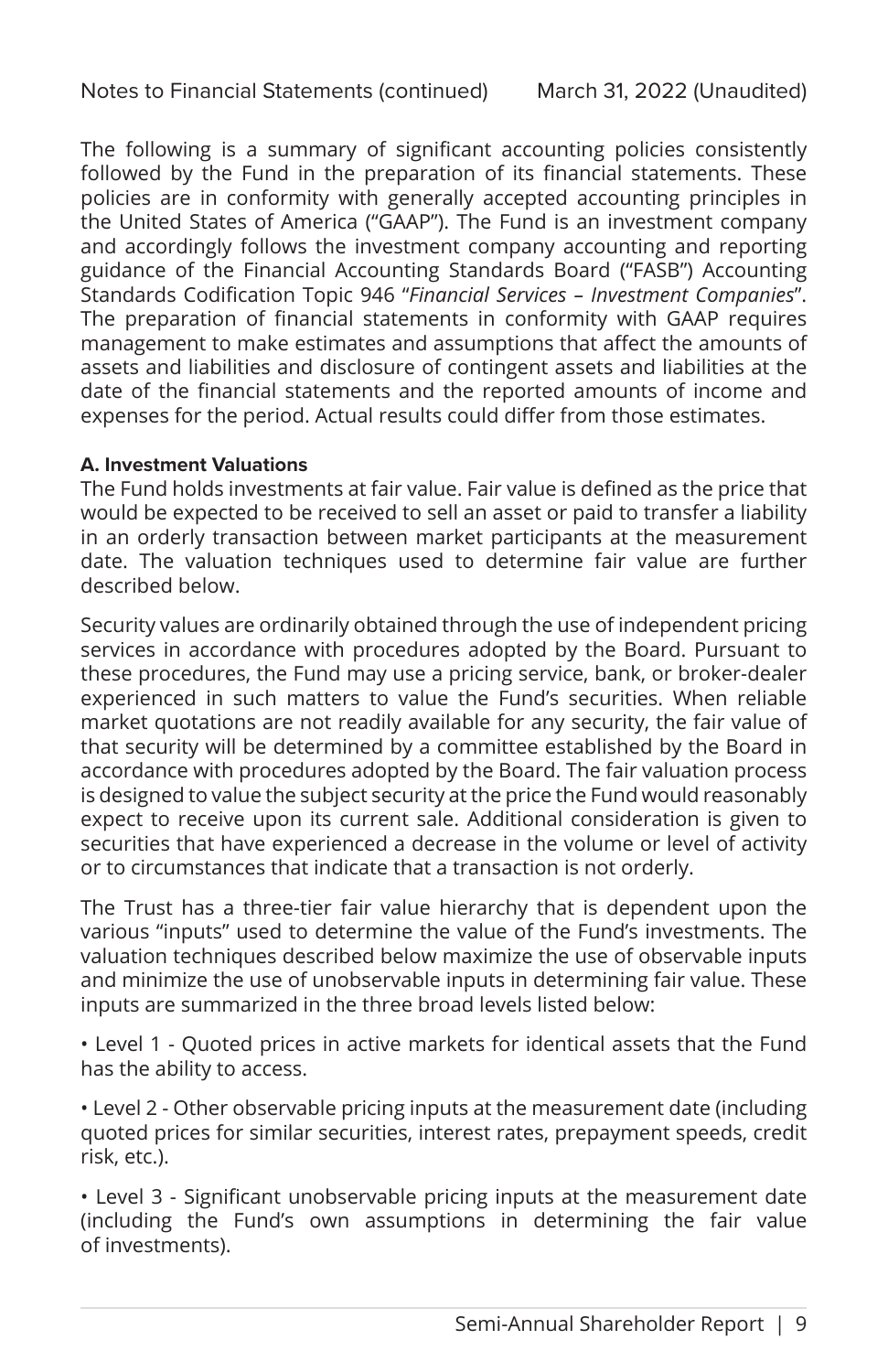The inputs or methodology used for valuing investments are not necessarily an indication of the risk associated with investing in those investments.

Swaps are priced daily based on the underlying index and are typically categorized as Level 2 in the fair value hierarchy.

The Fund did not hold any Level 3 investments during the period ended March 31, 2022.

The following table provides the fair value measurement as of March 31, 2022, while the breakdown, by category, of investments is disclosed in the Portfolio of Investments for the Fund:

|                                            | Level 2          | <b>Total</b><br><b>Investments</b> |
|--------------------------------------------|------------------|------------------------------------|
| <b>Tuttle Capital Short Innovation ETF</b> |                  |                                    |
| Other Financial Instruments <sup>(1)</sup> |                  |                                    |
| Swap Agreements                            | \$(23, 427, 291) | \$(23, 427, 291)                   |
| <b>Total Investments</b>                   | \$(23, 427, 291) | \$(23, 427, 291)                   |

(1) Other financial instruments include derivative instruments, such as swap agreements, which are valued at fair value.

#### **B. Security Transactions and Related Income**

Investment transactions are accounted for no later than the first calculation of the NAV on the business day following the trade date. For financial reporting purposes, however, security transactions are accounted for on the trade date on the last business day of the reporting period. Securities gains and losses are calculated on the identified cost basis. Interest income and expenses are accrued daily. Dividends, less foreign tax withholding, if any, are recorded on the ex-dividend date. Investment income from non-U.S. sources received by the Fund is generally subject to non-U.S. withholding taxes at rates ranging up to 30%. Such withholding taxes may be reduced or eliminated under the terms of applicable U.S. income tax treaties. The Fund may be subject to foreign taxes on gains in investments or currency repatriation. The Fund accrues such taxes, as applicable, based on its current interpretation of tax rules in the foreign markets in which it invests.

#### **C. Cash**

Idle cash may be swept into various interest bearing overnight demand deposits and is classified as cash on the Statement of Assets and Liabilities. The Fund maintains cash in bank deposit accounts which, at times, may exceed United States federally insured limit of \$250,000. Amounts swept overnight are available on the next business day.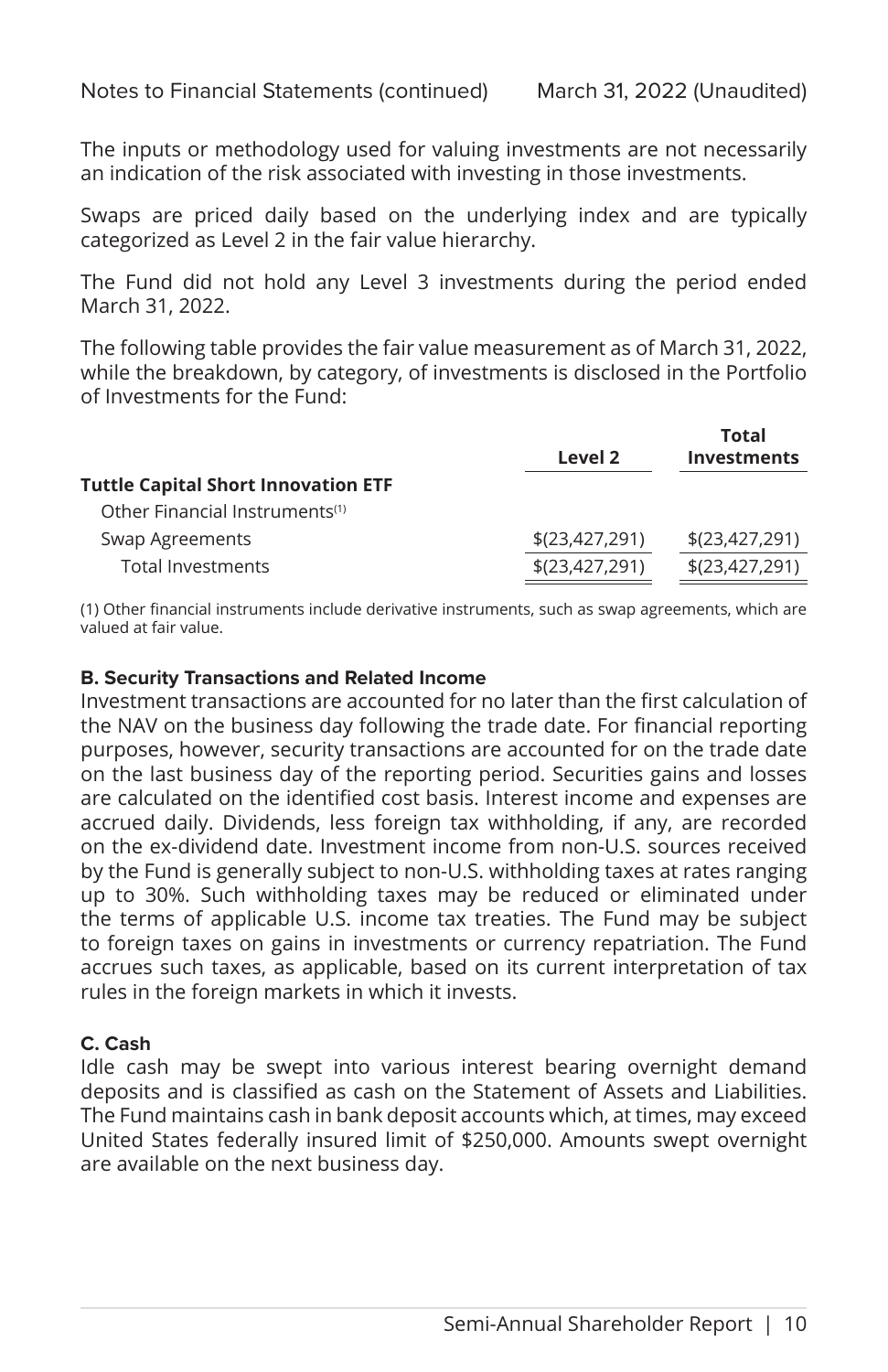Notes to Financial Statements (continued) March 31, 2022 (Unaudited)

#### **D. Dividends and Distributions to Shareholders**

Distributions are recorded on the ex-dividend date. The Fund intends to distribute to its shareholders any net investment income and net realized capital gains, if any, at least annually. The amount of dividends from net investment income and net realized gains is determined in accordance with federal income tax regulations, which may differ from GAAP. These "book/ tax" differences are considered either temporary or permanent in nature. To the extent these differences are permanent in nature (e.g., distributions and income received from pass-through investments), such amounts are reclassified within the capital accounts based on their nature for federal income tax purposes; temporary differences do not require reclassification.

The Fund may utilize earnings and profits distributed to shareholders on redemption of shares as part of the dividends paid deduction.

#### **E. Allocation of Expenses**

Expenses directly attributable to a Fund are charged to that Fund. Expenses not directly attributable to a Fund are allocated proportionally among all Funds within the Trust in relation to the net assets of each Fund or on another reasonable basis.

#### **F. Derivative Instruments:**

All open derivative positions at period end are reflected on the Fund's Portfolio of Investments. The following is a description of the derivative instruments utilized by the Fund, including the primary underlying risk exposure related to each instrument type.

#### *Swap Agreements:*

The Fund may enter into swap agreements ("swaps") in an attempt to obtain a particular desired return at a lower cost to the Fund than if it had been invested directly in an instrument that yielded that desired return. Swap agreements are two-party contracts entered into primarily by institutional investors for periods ranging from a few weeks to more than one year. In a standard swap transaction, two parties agree to exchange the returns (or differentials in rates of returns) earned or realized on particular predetermined investments or instruments. The gross returns to be exchanged or "swapped" between the parties are calculated with respect to a "notional amount," i.e., the return on or increase in value of a particular dollar amount invested in a "basket" of securities representing a particular index. The "notional amount" of the swap agreement is only a fictive basis on which to calculate the obligations the parties to a swap agreement have agreed to exchange. The Fund's obligations (or rights) under a swap agreement will generally be equal only to the amount to be paid or received under the agreement based on the relative values of the positions held by each party to the agreement (the "net amount").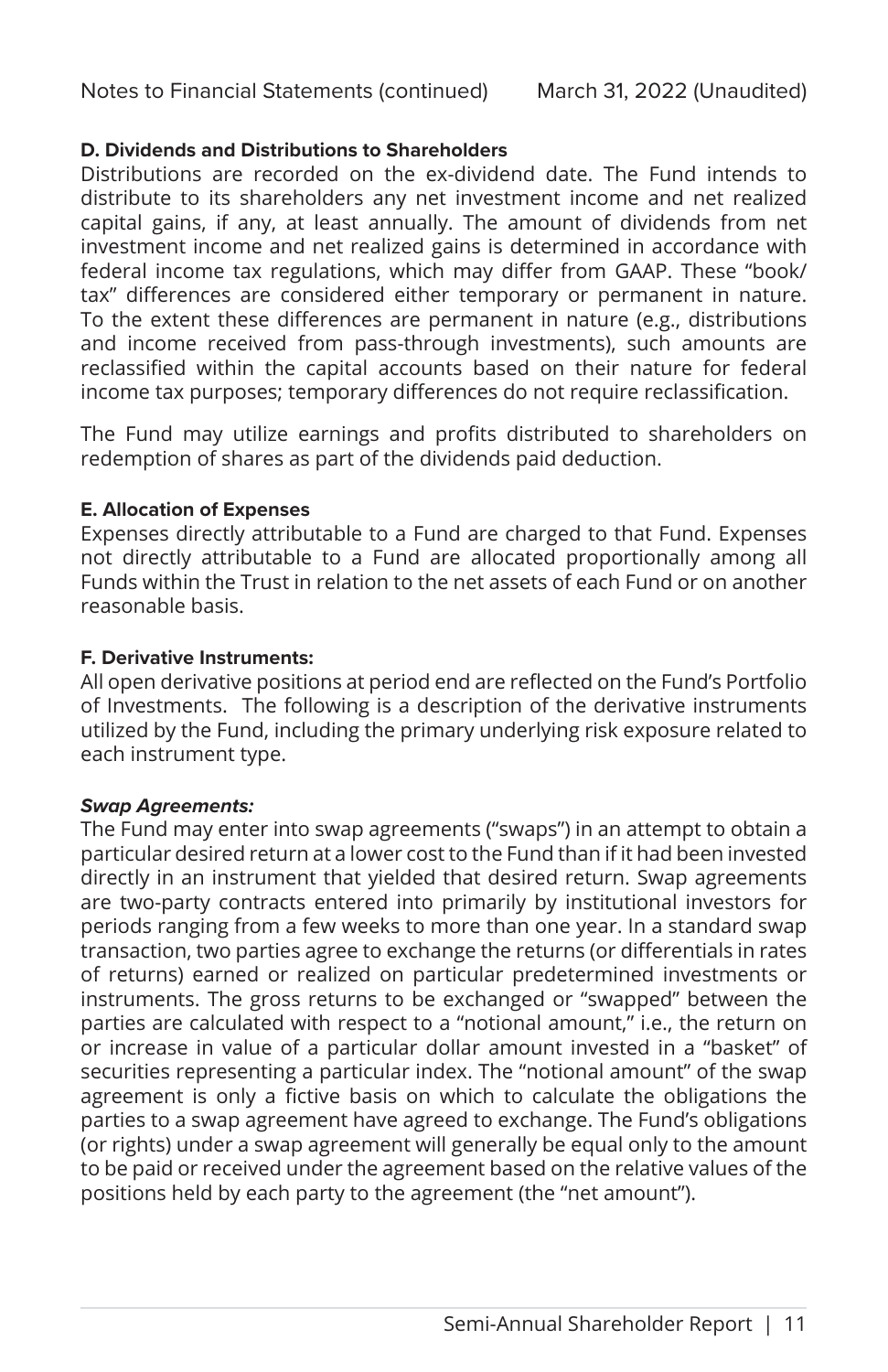#### *Total Return Swaps:*

The Fund may enter into total return swaps to gain or mitigate exposure to the underlying securities or indices. In "long" total return swaps, the counterparty will generally agree to pay the Fund the amount, if any, by which the notional amount of the swaps would have increased in value had it been invested in the particular instruments, plus an amount equal to any dividends or interest that would have been received on those instruments. The Fund will agree to pay to the counterparty an amount equal to a fixed or floating rate of interest on the notional amount of the swaps plus the amount, if any, by which the notional amount would have decreased in value had it been invested in such instruments plus, in certain instances, commissions or trading spreads on the notional amount. Total return swaps do not involve the delivery of securities or other underlying instruments. Until a total return swap is settled in cash, the gain or loss on the notional amount plus dividends or interest on the instruments less the interest paid by the Fund on the notional amount is recorded as "unrealized appreciation or depreciation on swap agreements" and, when cash is exchanged, the gain or loss realized is recorded as "realized gains or losses from swap transactions." The Fund may enter into total return swaps that provide the opposite return of its benchmark index or security ("short" the index or security). Its operations are similar to those swaps disclosed above except that the counterparty pays interest to the Fund on the notional amount outstanding and that dividends or interest on the underlying instruments reduce the value of the swaps plus, in certain instances, the Fund will agree to pay to the counterparty commissions or trading spreads on the notional amount. These amounts are netted against any unrealized appreciation or depreciation to determine the value of the swaps.

The primary risks associated with the use of swaps are an imperfect correlation between the prices of financial instruments and movements in the prices of the underlying investments and the inability of counterparties to perform under the agreement. The counterparty to any swap agreement will typically be a bank, investment banking firm or broker-dealer. The Fund will bear the counterparty risk, i.e., the risk of loss of the net amount, if any, expected to be received under a swap in the event of the default or bankruptcy of the swap counterparty. The notional value of the swap agreements outstanding as of March 31, 2022, and the monthly average notional amount for the period ended March 31, 2022 were as follows:

|                                     | Outstanding<br><b>Notional</b><br><b>Amount</b> | Monthly<br>Average<br><b>Notional</b><br>Amount |
|-------------------------------------|-------------------------------------------------|-------------------------------------------------|
| <b>Swap Agreements:</b>             |                                                 |                                                 |
| Tuttle Capital Short Innovation ETF | \$328,183,023                                   | \$232,167,191 <sup>(a)</sup>                    |

(a) For the period when the Fund held swap agreements from November 5, 2021 through March 31, 2022.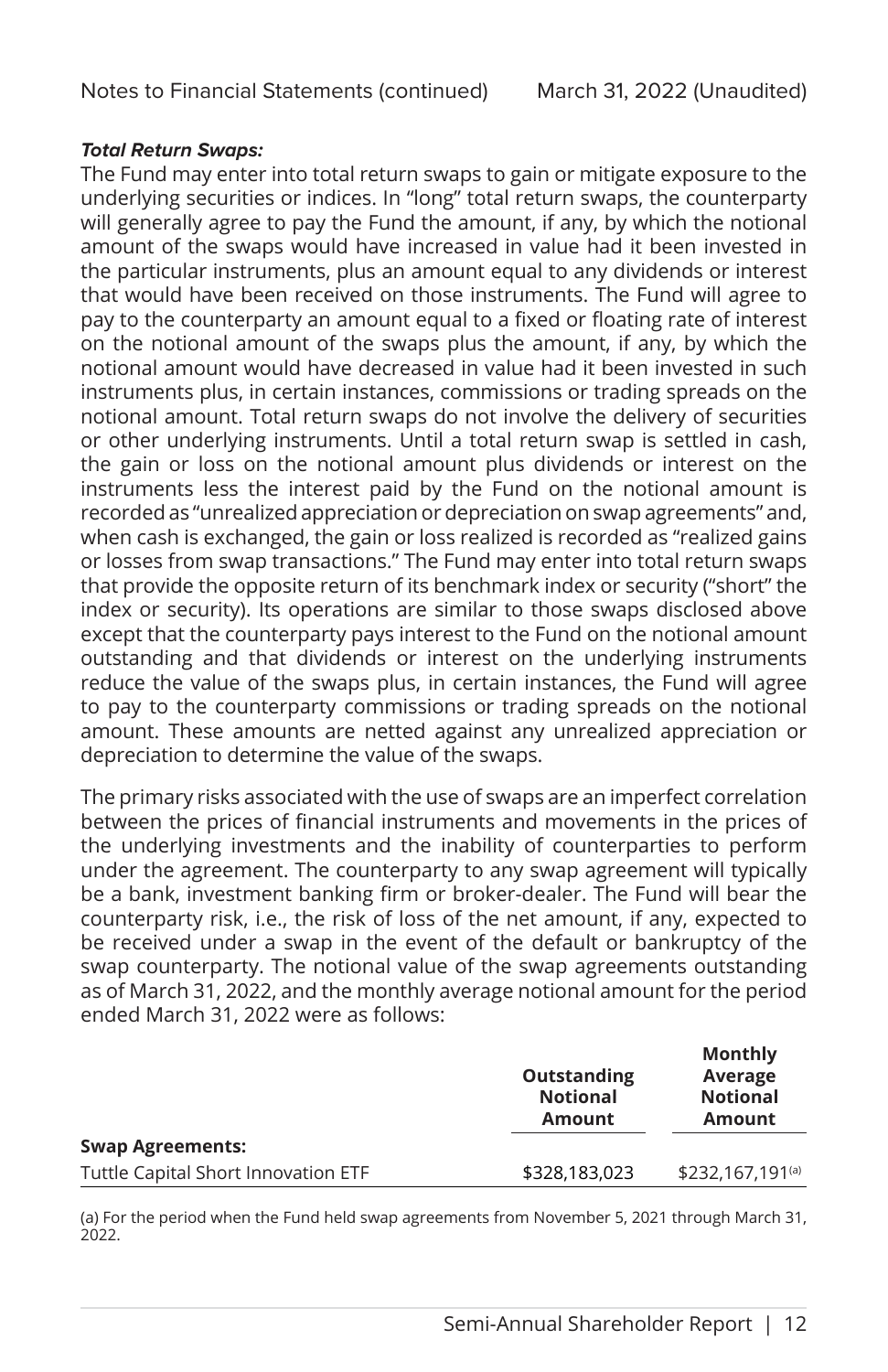The Fund has entered into master netting arrangements, established within the International Swap Dealers Association, Inc. master agreement, which allows the Fund to make (or to have an entitlement to receive) a single net payment in the event of default (closeout netting) for outstanding payables and receivables for certain positions for each individual counterparty. The party that has the larger payable pays the excess of the larger amount over the smaller amount to the other party. The master netting agreements do not apply to amounts owed to/from different counterparties. The amounts shown in the Statement of Assets and Liabilities do not take into consideration the effects of legally enforceable master netting agreements and, for financial reporting purposes, the Fund does not offset derivative assets and derivative liabilities that are subject to master netting arrangements in the Statement of Assets and Liabilities.

As of March 31, 2022, the Fund's derivative assets and liabilities by type were as follows:

|                                                                                       | <b>Assets</b> | <b>Liabilities</b> |
|---------------------------------------------------------------------------------------|---------------|--------------------|
| Derivative Financial Instruments:                                                     |               |                    |
| Swap agreements                                                                       | $\mathbf{S}-$ | \$23,427,291       |
| Total derivative assets and liabilities in the<br>Statement of Assets and Liabilities |               | 23.427.291         |
| Derivatives not subject to a master netting<br>agreement or similar agreement ("MNA") |               |                    |
| Total assets and liabilities subject to a MNA                                         |               | \$23,427,291       |

The following table presents the Fund's derivative liabilities by counterparty net of amounts available for offset under MNA and net of the related collateral as of March 31, 2022:

| Counterparty | <b>Derivative</b><br><b>Liabilities</b><br>Subject to a<br><b>MNA by</b><br>Counterparty | <b>Derivatives</b><br>Available<br>for Offset | Non-cash<br>Collateral<br>$P$ ledged $(1)$ | Cash<br><b>Collateral</b><br>$P$ ledged $(1)$ | <b>Net Amount</b><br>of Derivative<br><b>Liabilities</b> |
|--------------|------------------------------------------------------------------------------------------|-----------------------------------------------|--------------------------------------------|-----------------------------------------------|----------------------------------------------------------|
| Cowen        | \$15,564,525                                                                             | s—                                            | s—                                         | \$(15,564,525)                                | s—                                                       |
| Scotia       | 7,862,766                                                                                |                                               |                                            | (7,862,766)                                   |                                                          |
| Total        | \$23,427,291                                                                             | s—                                            | $S-$                                       | \$(23, 427, 291)                              | ⊾թ                                                       |

(1) The actual collateral received or pledged may be in excess of the amounts shown in the table. The table only reflects collateral amounts up to the amount of the financial instrument disclosed on the Statement of Assets and Liabilities.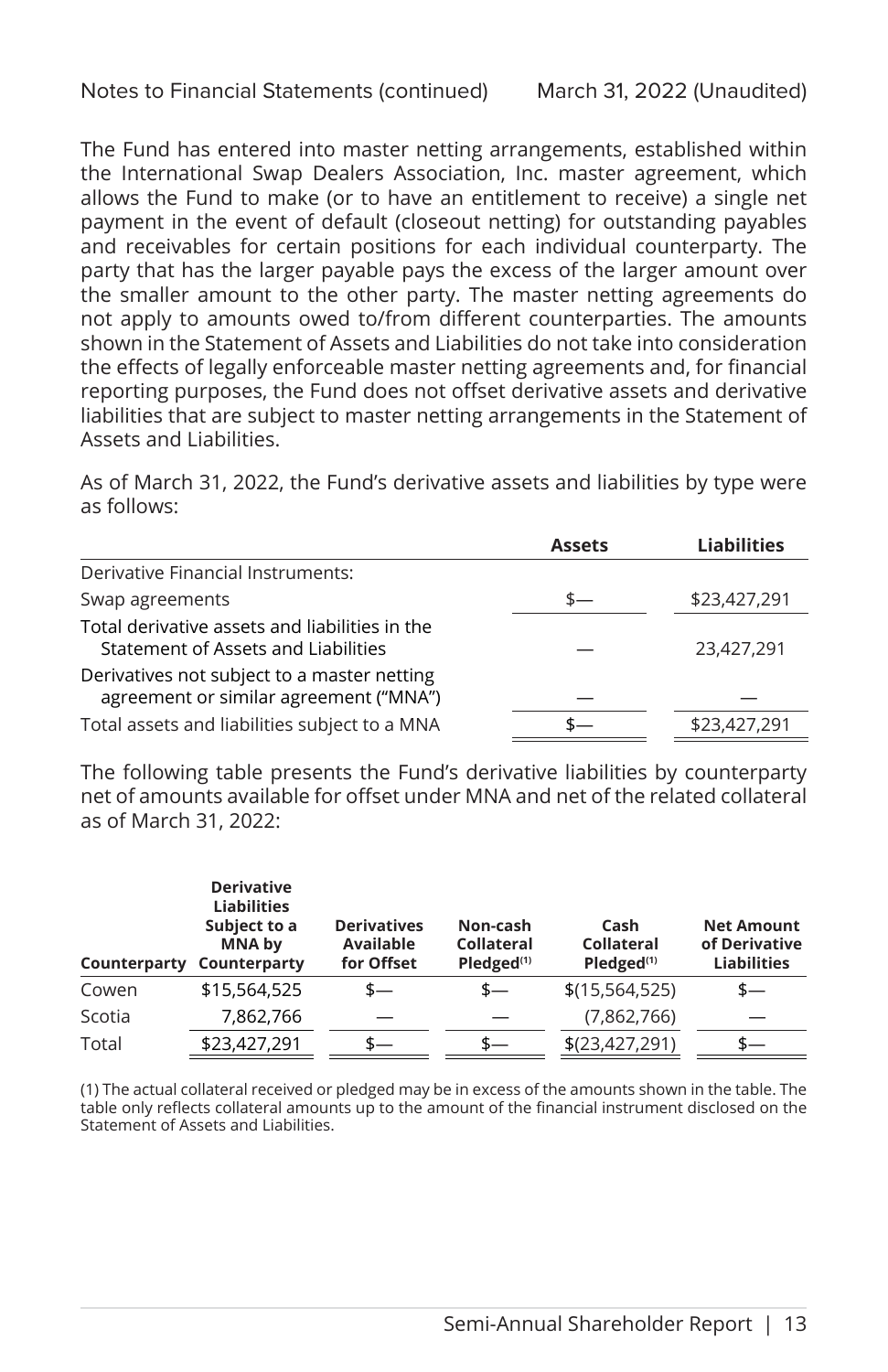#### *Summary of Derivative Instruments:*

The following is a summary of the fair value of derivative instruments on the Statement of Assets and Liabilities, categorized by risk exposure, as of March 31, 2022:

|                                     | <b>Assets</b>                                                         | <b>Liabilities</b>                                                    |
|-------------------------------------|-----------------------------------------------------------------------|-----------------------------------------------------------------------|
| Fund                                | <b>Unrealized</b><br><b>Appreciation on</b><br><b>Swap Agreements</b> | <b>Unrealized</b><br><b>Depreciation on</b><br><b>Swap Agreements</b> |
| <b>Equity Swap Risk Exposure:</b>   |                                                                       |                                                                       |
| Tuttle Capital Short Innovation ETF |                                                                       | \$23,427,291                                                          |

The following is a summary of the effect of derivative instruments on the Statement of Operations, categorized by risk exposure, as of March 31, 2022:

|                                     | <b>Net Realized Gains</b><br>(Losses) from | Net Change in<br><b>Unrealized</b><br>Appreciation/<br>(Depreciation) on<br><b>Derivatives</b><br>Recognized as a<br><b>Result from</b><br><b>Operations</b> |
|-------------------------------------|--------------------------------------------|--------------------------------------------------------------------------------------------------------------------------------------------------------------|
| <b>Fund</b>                         | <b>Swap Agreements</b>                     | <b>Swap Agreements</b>                                                                                                                                       |
| <b>Equity Swap Risk Exposure:</b>   |                                            |                                                                                                                                                              |
| Tuttle Capital Short Innovation ETF | \$52,067,198                               | \$(23.427.291)                                                                                                                                               |

#### **(3) Investment Advisory and Other Contractual Services**

#### **A. Investment Advisory Fees**

Tuttle Capital Management, LLC (the "Advisor"), serves as the Fund's investment advisor pursuant to an investment advisory agreement. Subject at all times to the oversight and approval of the Board, the Advisor is responsible for the overall management of the Fund. The Fund pays the Advisor a management fee of 0.65% of its average daily net assets, calculated daily and paid monthly.

The Advisor has contractually agreed to reduce its fees and/or reimburse the expenses for the Fund (excluding front-end or contingent deferred loads, brokerage fees and commissions, acquired fund fees and expenses, fees and expenses associated with instruments in other collective investment vehicles or derivative instruments (including for example options and swap fees and expenses), borrowing costs (such as interest and dividend expense on securities sold short), taxes, other fees related to underlying investments (such as option fees and expenses or swap fees and expenses), or extraordinary expenses such as litigation (which may include indemnification of Fund officers and Trustees or contractual indemnification of Fund Service providers (other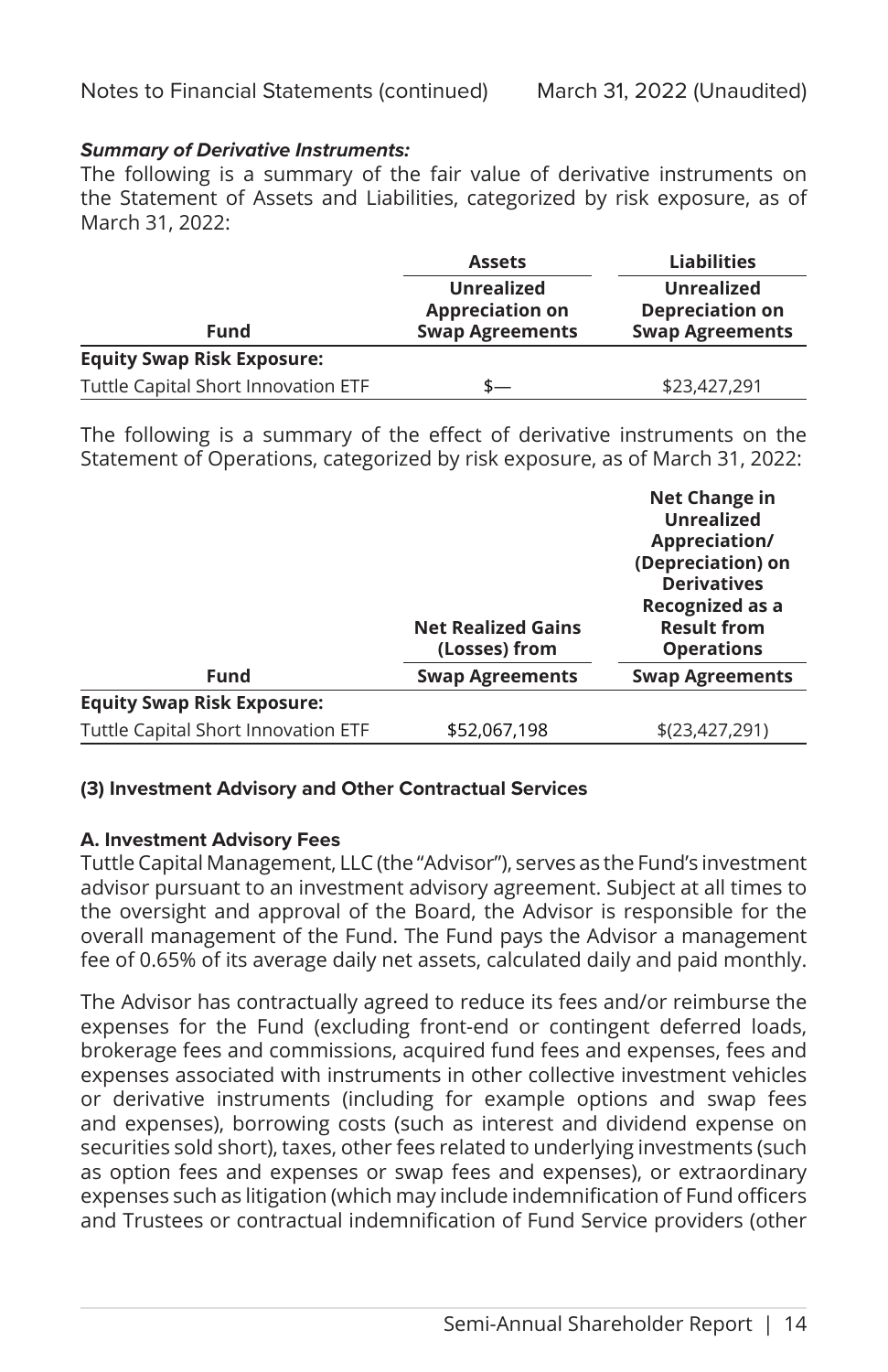than the Advisor)) in order to ensure that net annual fund operating expenses will not exceed 0.75% of the Fund's average daily net assets ("Expense Cap"). These fee waivers and expense reimbursements are subject to possible recoupment from the Fund within the three years of the date on which the waiver or reimbursement occurs, if such recoupment can be achieved within the lesser of the foregoing expense limits or the expense limits in place at the time of recoupment. The Expense Cap will remain in effect for the Fund until at least March 31, 2023. The Expense Cap may be terminated earlier only upon approval by the Board, on 60 days' written notice to the Advisor. More information about the Fund's fee waiver and Expense Cap agreement is available in the "Management of the Fund" section of the Fund's prospectus.

As of March 31, 2022, the Advisor may recoup amounts from the Fund as follows:

|                                     | <b>Expires</b> |          |
|-------------------------------------|----------------|----------|
|                                     | 9/30/2025      | Total    |
| Tuttle Capital Short Innovation ETF | \$54,231       | \$54,231 |

#### **B. Administration, Custodian, Transfer Agent and Accounting Fees**

Citi Fund Services Ohio, Inc. ("Citi") serves as administrator and dividend disbursing agent for the Fund pursuant to a Services Agreement. Citibank, N.A. serves as the custodian and transfer agent of the Fund pursuant to a Global Custodial and Agency Services Agreement.

Collaborative Fund Services LLC ("CFS") provides the Fund with various management and legal administrative services. For these services, the Fund pays CFS an administrative fee that is computed daily and paid monthly, based on the aggregate daily net assets of the Fund and is subject to a minimum monthly fee of \$1,000.

#### **C. Distribution and Shareholder Services Fees**

Foreside Fund Services, LLC is the principal underwriter and distributor for the Fund's Shares. The Distributor is compensated by the Advisor in accordance with a Distribution Services Agreement between the Advisor and the Distributor.

#### **D. Compliance Services**

Beacon Compliance Consulting provides compliance services to the Trust and receives a monthly fee paid by the Fund for these services.

#### **E. Treasurer Fees**

The Treasurer of the Trust receives a fee that is calculated monthly using the net assets at month-end and is paid by the Fund on a quarterly basis. During the period ended March 31, 2022, the Fund paid a total of \$500 to the Treasurer.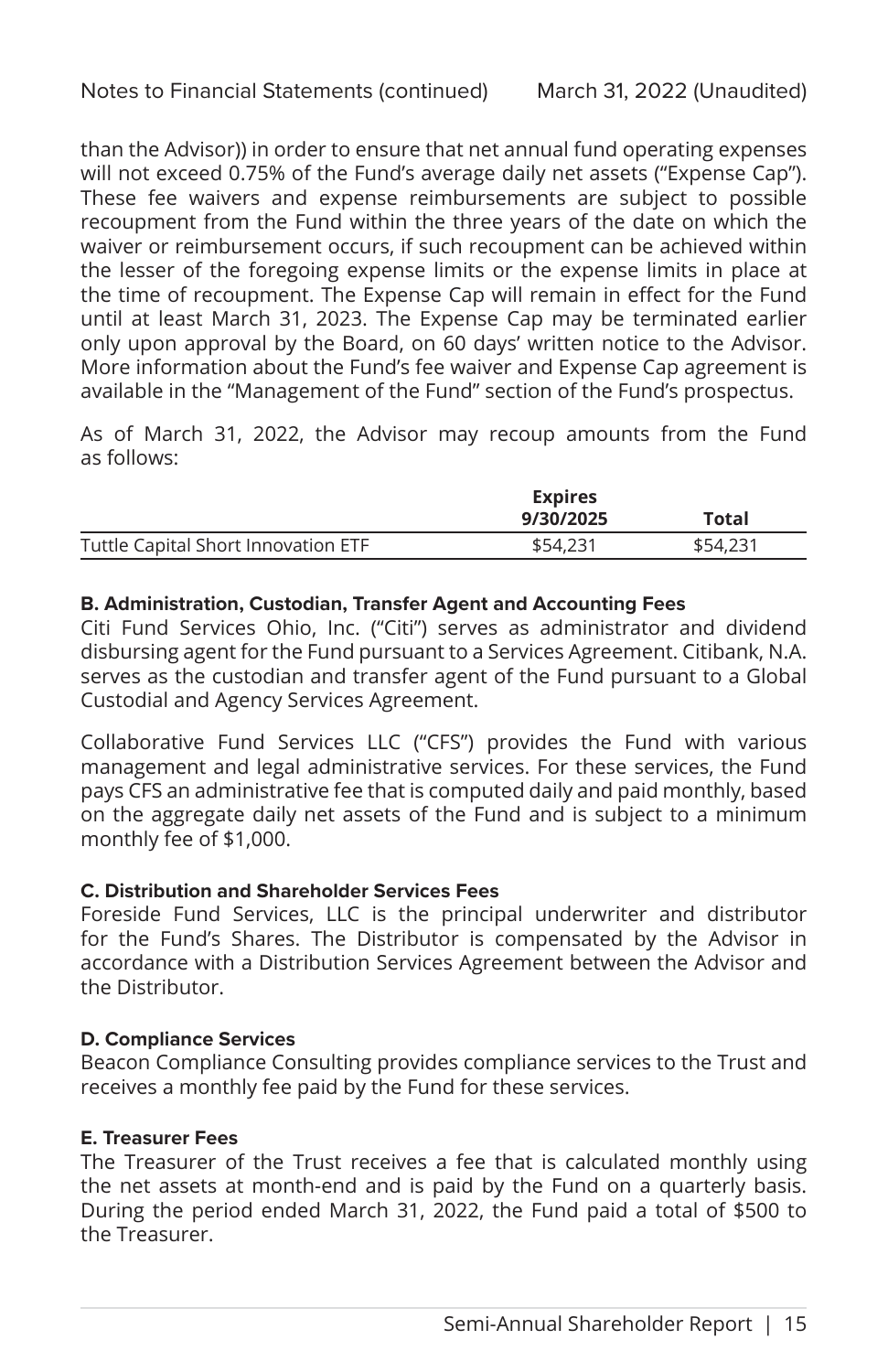#### **F. General**

Certain trustees and officers of the Trust are officers, directors and/or trustees of the above companies, except for the Treasurer, receive no compensation from the Fund for their services.

#### **(4) Investment Transactions**

There were no purchases and sales of investments for the period ended March 31, 2022.

There were no purchases and sales of in-kind transactions for the period ended March 31, 2022

#### **(5) Capital Share Transactions**

Shares are issued and redeemed by the Fund only in aggregations of a specified number of shares or multiples thereof at NAV. Except when aggregated in Creation Units, shares of the Fund are not redeemable. Transactions in shares for the Fund are disclosed in detail on the Statement of Changes in Net Assets.

The consideration for the purchase of Creation Units of a Fund generally consists of the in-kind deposit of a designated basket of securities, which constitutes an optimized representation of the securities of that Fund's specified universe, and an amount of cash. Investors purchasing and redeeming Creation Units may be charged a transaction fee to cover the transfer and other transactional costs it incurs to issue or redeem Creation Units. The standard transaction fee charge is \$250.

From time to time, settlement of securities related to in-kind contributions or in-kind redemptions may be delayed. In such cases, securities related to inkind transactions are reflected as a receivable or a payable on the Statement of Assets and Liabilities.

As of March 31, 2022, there were no unsettled in-kind capital transactions.

#### **(6) Investment Risks**

#### **ETF Risk**

The NAV of a Fund can fluctuate up or down, and you could lose money investing in the Fund if the prices of the securities owned by the Fund decline. In addition, the Fund may be subject to the following risks: (1) the market price of the Fund's shares may trade above or below its NAV; (2) an active trading market for the Fund's shares may not develop or be maintained; or (3) trading of the Fund's shares may be halted if the listing exchange's officials deem such action appropriate, the shares are delisted from the exchange, or the activation of market-wide "circuit breakers" (which are tied to large decreases in stock prices) halts stock trading generally.

#### **Market Risk**

Overall market risks may also affect the value of the Fund. Factors such as domestic economic growth and market conditions, interest rate levels and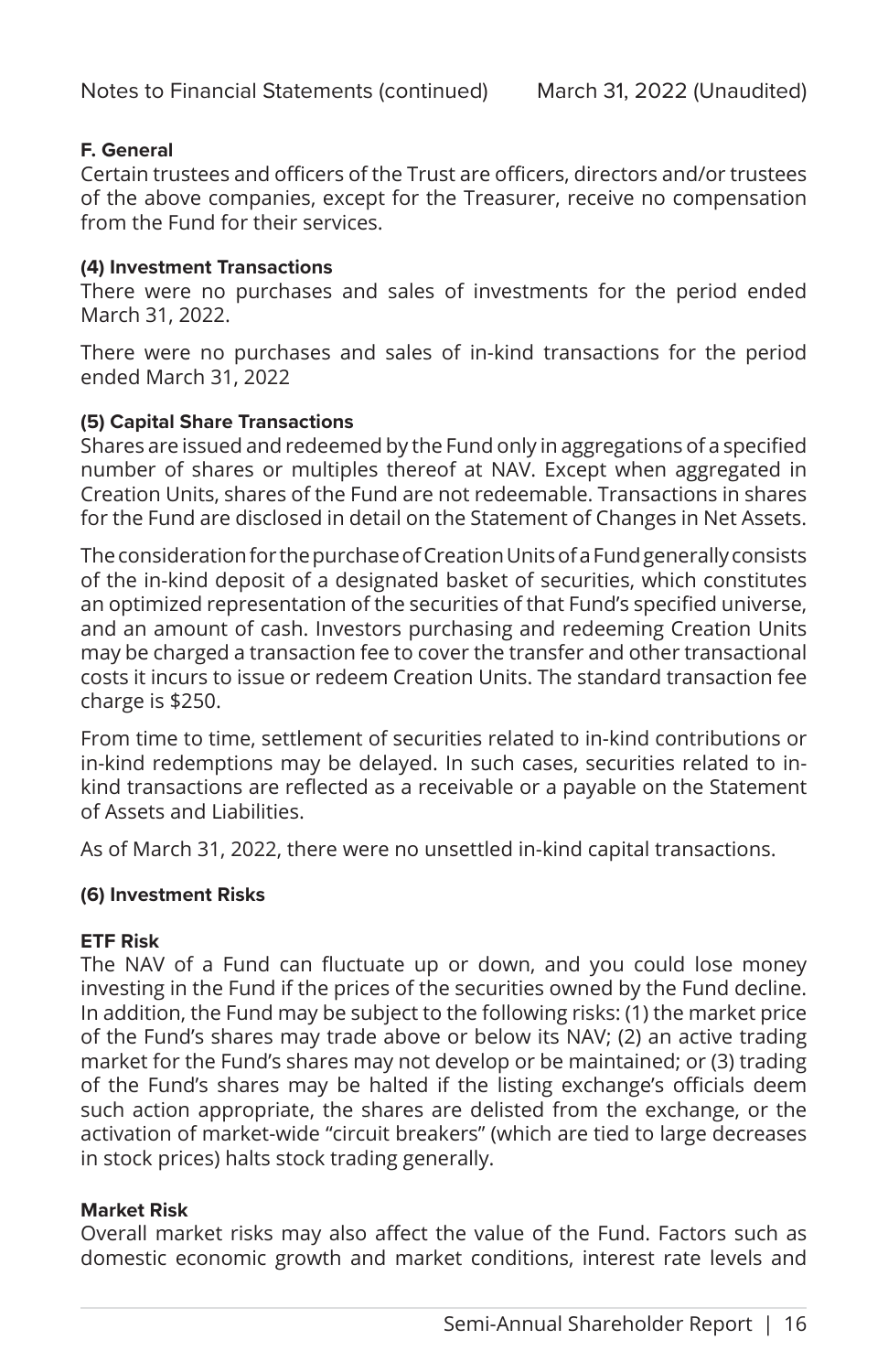political events affect the securities markets. Local, regional or global events such as war, acts of terrorism, the spread of infectious illness or other public health issue, recessions and depressions, or other events could have a significant impact on the Fund and their investments and could result in increased premiums or discounts to the Fund's NAV, and may impair market liquidity, thereby increasing liquidity risk. The Fund could lose money over short periods due to short-term market movements and over longer periods during more prolonged market downturns. During a general market downturn, multiple asset classes may be negatively affected. Changes in market conditions and interest rates can have the same impact on all types of securities and instruments.

An outbreak of infectious respiratory illness caused by a novel coronavirus known as COVID-19 was first detected in China in December 2019 and has now been detected globally. This coronavirus has resulted in travel restrictions, closed international borders, enhanced health screenings at ports of entry and elsewhere, disruption of and delays in healthcare service preparation and delivery, prolonged quarantines, cancellations, supply chain disruptions, and lower consumer demand, as well as general concern and uncertainty. The impact of COVID-19, and other infectious illness outbreaks that may arise in the future, could adversely affect the economies of many nations or the entire global economy, individual issuers and capital markets in ways that cannot necessarily be foreseen. In addition, the impact of infectious illnesses in emerging market countries may be greater due to generally less established healthcare systems. Public health crises caused by the COVID-19 outbreak may exacerbate other pre-existing political, social and economic risks in certain countries or globally. The duration of the COVID-19 outbreak and its effects cannot be determined with certainty.

#### **Swap Risk**

Swaps are subject to tracking risk because they may not be perfect substitutes for the instruments they are intended to hedge or replace. Over the counter swaps are subject to counterparty default. Leverage inherent in derivatives will tend to magnify the Fund's losses.

#### **(7) Subsequent Events**

The Board approved the reorganization of the Fund into a new series of Investment Managers Series Trust II at a meeting held on February 16, 2022. The reorganization is subject to the approval of the Fund's shareholders. Fund shareholders will receive a combined prospectus/proxy statement with more information regarding the reorganization.

Management of the Fund has evaluated the need for disclosures and/ or adjustments resulting from subsequent events through the date these financial statements were issued. Based upon this evaluation, no additional disclosures or adjustments were required to the financial statements as of March 31, 2022.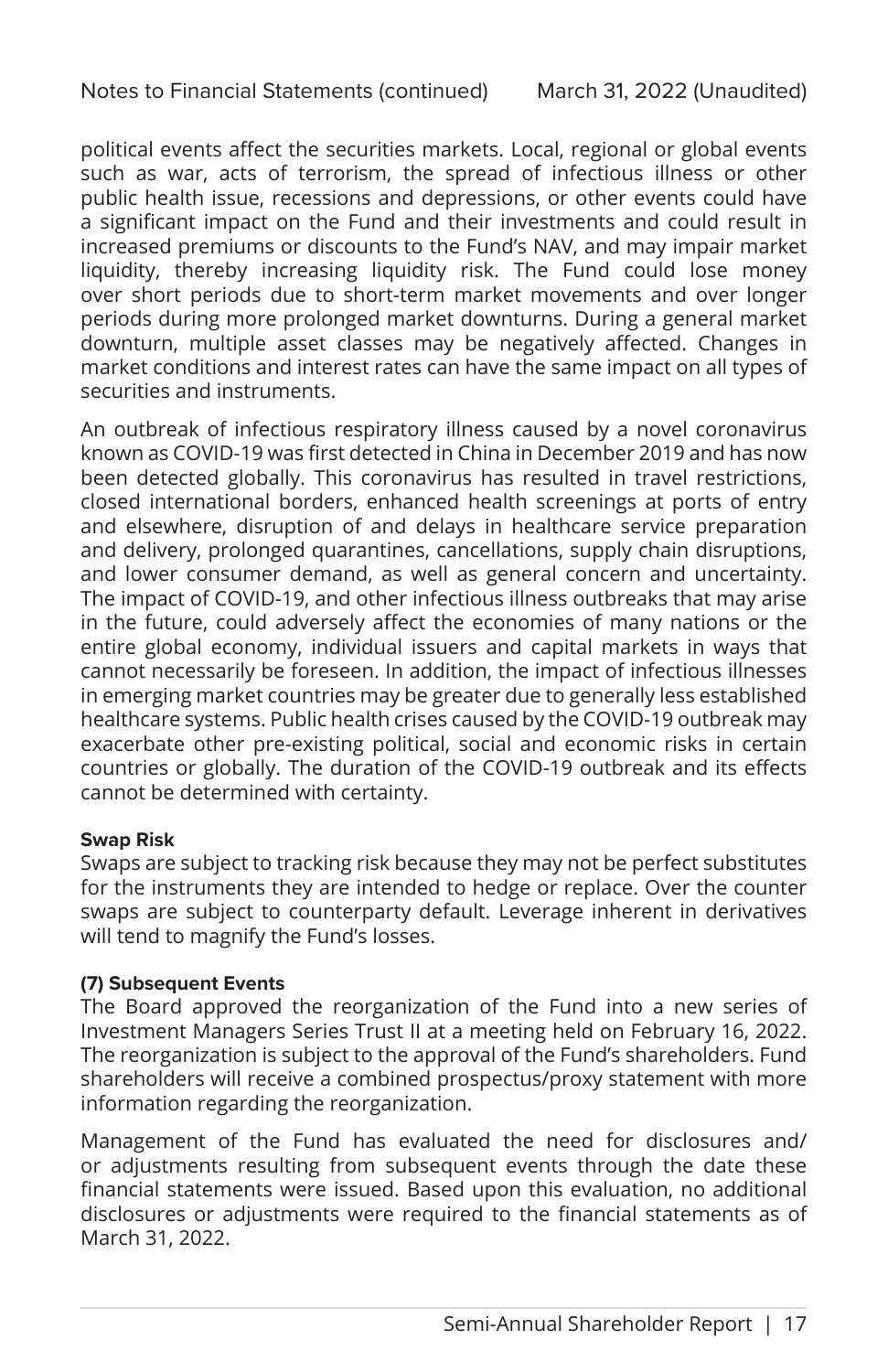#### **Consideration and Approval of Proposed Management Agreement with Tuttle Capital Management, LLC with respect to the Tuttle Capital Short Innovation ETF\***

*Nature, Extent and Quality of Service.* The Board noted that Tuttle was founded in 2012 and was registered with the SEC as an investment adviser with \$250 million in assets under management as of June 30, 2021. The Board further noted that Tuttle currently served as the adviser or sub-adviser to ten funds. The Board reviewed the background information on the key investment personnel who would be responsible for servicing the Fund taking into account their education and financial industry experience. They also expressed their satisfaction with Tuttle's use of a pre-trade and post-trade testing as a method to ensure compliance with the Fund's investment policies and regulations. They noted that Tuttle was not the subject of any ongoing examinations or litigation. The Board expressed its satisfaction with Tuttle's overall experience, operations, and compliance culture.

*Performance.* The Board noted the performance of other ETFs that were managed by Tuttle. and acknowledged that the Fund's proposed strategy was similar to the strategy employed by the Short De-SPAC ETF in that it would use a total return swap to achieve an inverse return. The Board further noted that the Short De-SPAC ETF had provided a one month return of 22.83% for the period ended July 31, 2021. The Board considered Tuttle's ability to track the De-SPAC index and acknowledged that Tuttle had consistently provided an inverse return of the De-SPAC Index's returns. After a discussion, the Board concluded that Tuttle was qualified, and should be allowed the opportunity, to advise the Short ARKK ETF.

*Fees and Expenses.* The Board reviewed the proposed advisory fee of 0.65% with estimated net expenses of 0.75%. The Board noted that the Fund's proposed advisory fee was lower than the Fund's peer group average management fee of 0.75% and net expense ratio of 0.94%. After a discussion, the Board concluded that the adviser's fees and expenses on behalf of the Short ARKK ETF were not unreasonable.

*Profitability.* The Board reviewed the profit analysis provided by Tuttle, noting that because the Funds had not yet commenced operations, the profitability analysis provided was an estimate based on projected asset growth over the first 24 months of operations. The Board acknowledged that Tuttle's assertion that implementing and managing an inverse strategy required a significant amount of daily oversight. They noted that while Tuttle projected making a profit in terms of actual dollars and percentage in connection with its relationship to the Fund if estimated asset levels were achieved, they agreed that the projected profits were not excessive.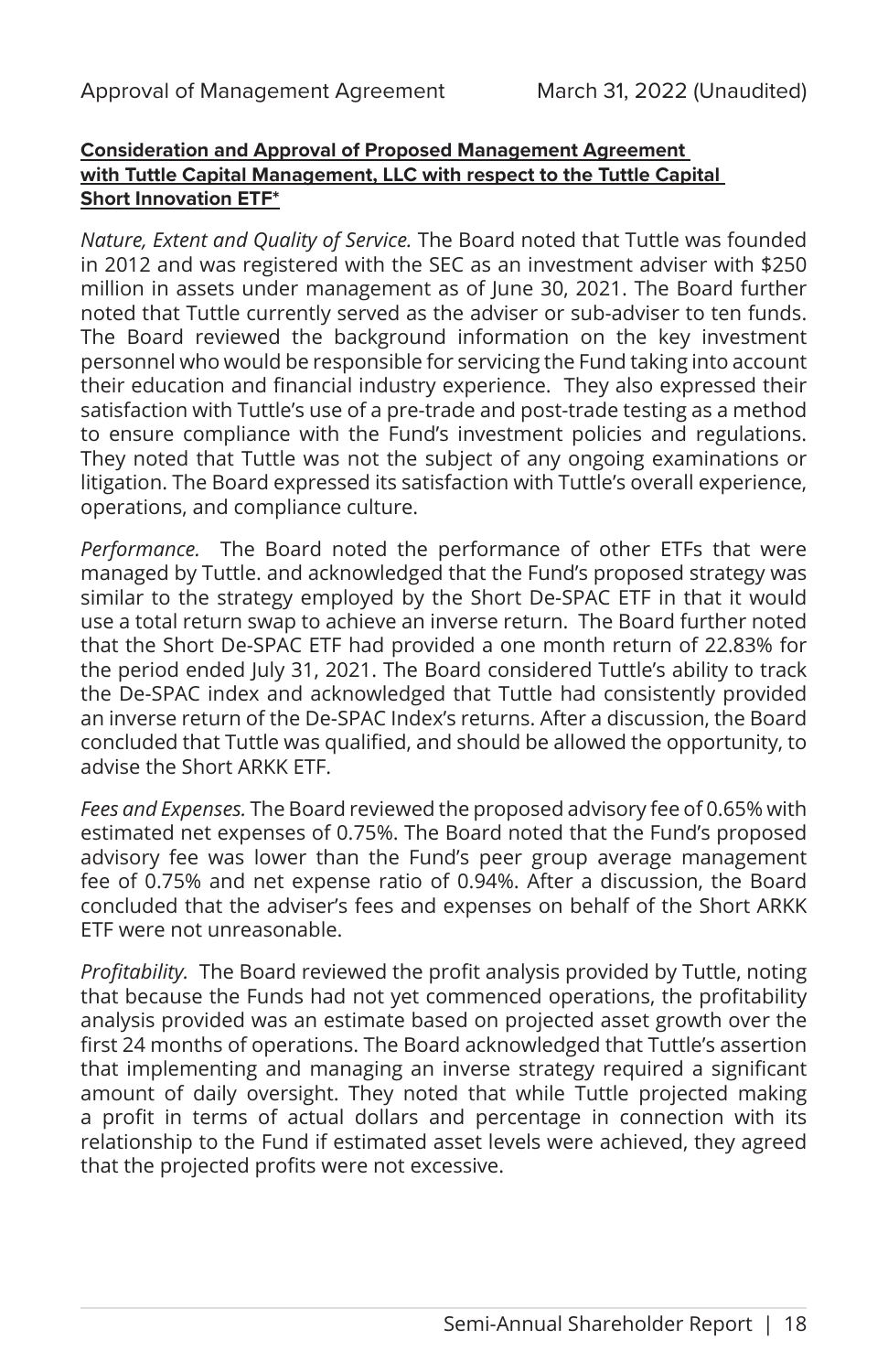*Economies of Scale.* The Board considered whether economies of scale would be realized in connection with the advisory services provided to the Fund. They noted that based on the Fund's projected asset size and profit level, the absence of breakpoints was acceptable at this time. The Board discussed Tuttle's position on breakpoints and agreed to continue to monitor the Fund's asset levels and revisit the matter as the Fund continues to grow.

*Conclusion.* Having requested and received such information from Tuttle as the Board believed to be reasonably necessary to evaluate the terms of the investment advisory agreement, and as assisted by the advice of independent counsel, the Board determined that approval of the advisory agreement was in the best interests of the Fund and its future shareholders.

\*At a meeting on August 20, 2021, the Board approved the investment advisory agreement between the Trust and Tuttle Capital Management, LLC with respect to the Short ARKK ETF. At a meeting on November 5, 2021, the Board approved to change the name of the Fund from Short ARKK ETF to Tuttle Capital Short Innovation ETF. The Board's discussions, as included above, represent the same underlying advisory agreement.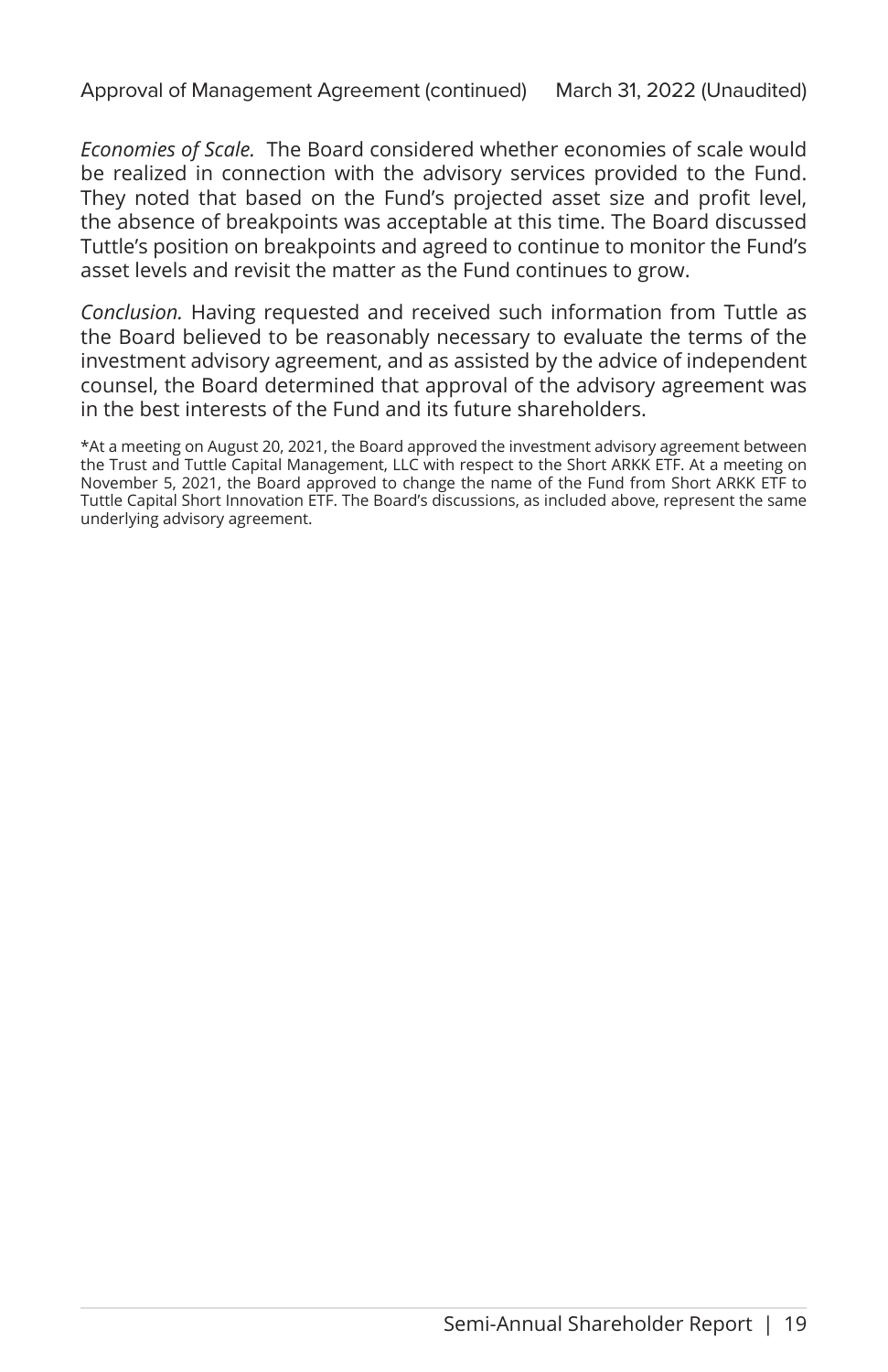#### **PORTFOLIO HOLDINGS**

The Fund files a complete schedule of investments with the Securities and Exchange Commission ("SEC") for the first and third quarters of each fiscal year on Form N-PORT. The Form N-PORT filing must be made within 60 days of the end of the quarter. These filings are available on the SEC's web site at http://www.sec.gov. You may also obtain copies by calling the Fund at 1-866-904-0406, free of charge.

#### **PREMIUM/DISCOUNT INFORMATION**

The Fund's website at http://www.sarketf.com shows the previous day's closing NAV and closing market price for the Fund's ETF Shares. The website also discloses, in the Premium/Discount section, how frequently the Fund's ETF Shares traded at a premium or discount to NAV (based on closing NAVs and market prices) and the magnitudes of such premiums and discounts.

#### **PROXY VOTING**

The Fund's proxy voting policies, procedures and voting records relating to common stock securities in the Fund's investment portfolio are available without charge, upon request, by calling the Fund's toll-free telephone number 1-866-904-0406. The Fund will send this information within three business days of receipt of the request, by first class mail or other means designed to ensure prompt delivery.

The Fund's proxy information is also available on the SEC's website at http://www.sec.gov. Information regarding how the Fund voted proxies relating to portfolio securities for the most recent 12-month period ended June 30 is available without charge, upon request by calling 1-866-904-0406 or referring to the SEC's web site at http://www.sec.gov.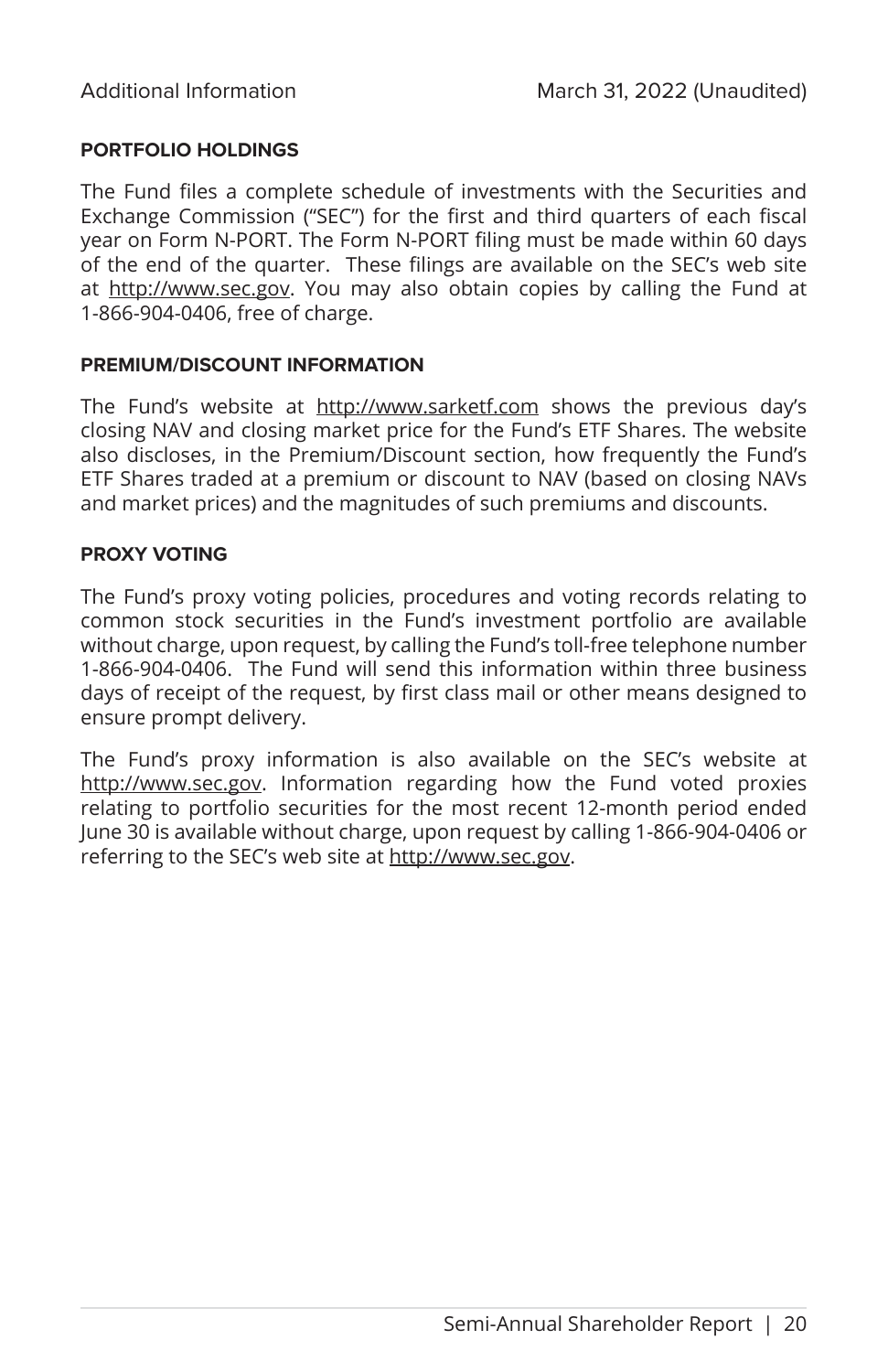### *PRIVACY NOTICE* **COLLABORATIVE INVESTMENT SERIES TRUST**

| <b>FACTS</b> | WHAT DOES THE COLLABORATIVE INVESTMENT SERIES<br>TRUST DO WITH YOUR PERSONAL INFORMATION?                                                                                                                                                                                                                                                                                                                                     |
|--------------|-------------------------------------------------------------------------------------------------------------------------------------------------------------------------------------------------------------------------------------------------------------------------------------------------------------------------------------------------------------------------------------------------------------------------------|
|              |                                                                                                                                                                                                                                                                                                                                                                                                                               |
| Why?         | Financial companies choose how they share your personal<br>information. Federal law gives consumers the right to limit<br>some, but not all sharing. Federal law also requires us to<br>tell you how we collect, share, and protect your personal<br>information. Please read this notice carefully to understand<br>what we do.                                                                                              |
|              |                                                                                                                                                                                                                                                                                                                                                                                                                               |
| What?        | The types of personal information we collect and share<br>depends on the product or service that you have with us. This<br>information can include:<br>Social Security number and wire transfer instructions<br>account transactions and transaction history<br>investment experience and purchase history<br>٠<br>When you are no longer our customer, we continue to share<br>your information as described in this notice. |
|              |                                                                                                                                                                                                                                                                                                                                                                                                                               |
| How?         | All financial companies need to share customers' personal<br>information to run their everyday business. In the section<br>below, we list the reasons financial companies can share<br>their customers' personal information; the reasons the<br>Collaborative Investment Series Trust chooses to share; and<br>whether you can limit this sharing.                                                                           |

| Reasons we can share your personal<br>information:                                                                                                                                              | Do we share<br>information? | Can you limit<br>sharing? |
|-------------------------------------------------------------------------------------------------------------------------------------------------------------------------------------------------|-----------------------------|---------------------------|
| For our everyday business purposes -<br>such as to process your transactions,<br>maintain your account(s), respond to court<br>orders and legal investigations, or report<br>to credit bureaus. | <b>YES</b>                  | <b>NO</b>                 |
| For our marketing purposes - to offer<br>our products and services to you.                                                                                                                      | <b>NO</b>                   | We don't<br>share         |
| For joint marketing with other<br>financial companies.                                                                                                                                          | <b>NO</b>                   | We don't<br>share         |
| For our affiliates' everyday business<br>purposes - information about your<br>transactions and records.                                                                                         | NΟ                          | We don't<br>share         |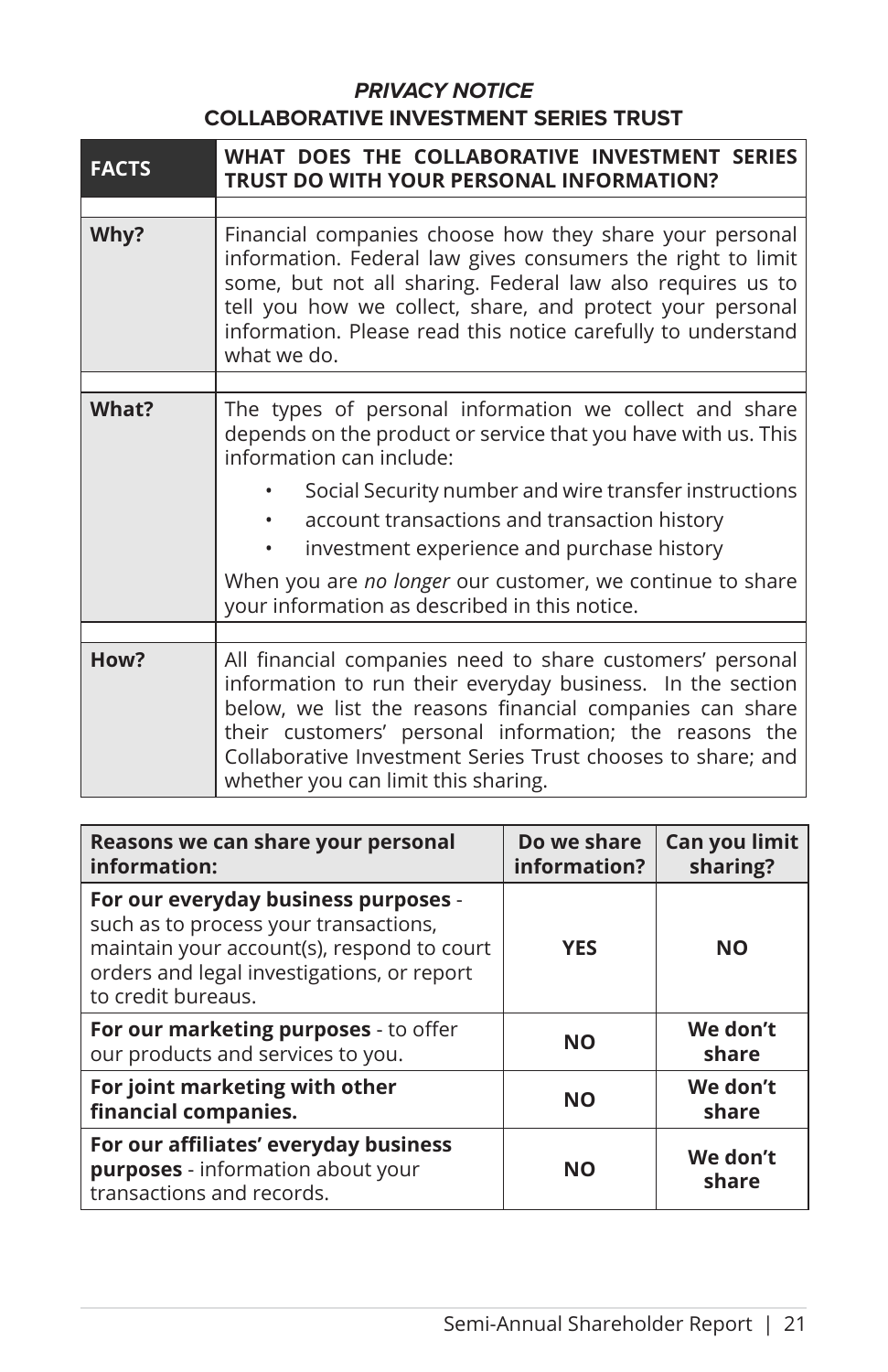| Reasons we can share your personal<br>information:                                               | Do we share<br>information? | Can you limit<br>sharing? |
|--------------------------------------------------------------------------------------------------|-----------------------------|---------------------------|
| For our affiliates' everyday business<br>purposes - information about your credit<br>worthiness. | <b>NO</b>                   | We don't<br>share         |
| For our affiliates to market to you                                                              | <b>NO</b>                   | We don't<br>share         |
| For non-affiliates to market to you                                                              | <b>NO</b>                   | We don't<br>share         |
| <b>QUESTIONS?</b>                                                                                |                             | Call 1-800-595-4866       |

| What we do:                                                                                                |                                                                                                                                                                                                                                                                                                                                                                            |
|------------------------------------------------------------------------------------------------------------|----------------------------------------------------------------------------------------------------------------------------------------------------------------------------------------------------------------------------------------------------------------------------------------------------------------------------------------------------------------------------|
| <b>How does the Collaborative</b><br><b>Investment Series Trust</b><br>protect my personal<br>information? | protect your personal information<br>To<br>from unauthorized access and use, we use<br>security measures that comply with federal<br>law. These measures include computer<br>safeguards and secured files and buildings.                                                                                                                                                   |
|                                                                                                            | Our service providers are held accountable<br>for adhering to strict policies and procedures<br>to prevent any misuse of your nonpublic<br>personal information.                                                                                                                                                                                                           |
| <b>How does the Collaborative</b><br><b>Investment Series Trust</b><br>collect my personal<br>information? | We collect your personal information, for<br>example, when you<br>open an account or deposit money<br>direct us to buy securities or direct<br>us to sell your securities<br>seek advice about your investments                                                                                                                                                            |
|                                                                                                            | We also collect your personal information<br>from others, such as credit bureaus,<br>affiliates, or other companies.                                                                                                                                                                                                                                                       |
| Why can't I limit<br>all sharing?                                                                          | Federal law gives you the right to limit only:<br>sharing for affiliates' everyday<br>business purposes - information<br>about your creditworthiness.<br>affiliates<br>from<br>using<br>your<br>information to market to you.<br>sharing for nonaffiliates to market<br>to you.<br>State laws and individual companies may<br>give you additional rights to limit sharing. |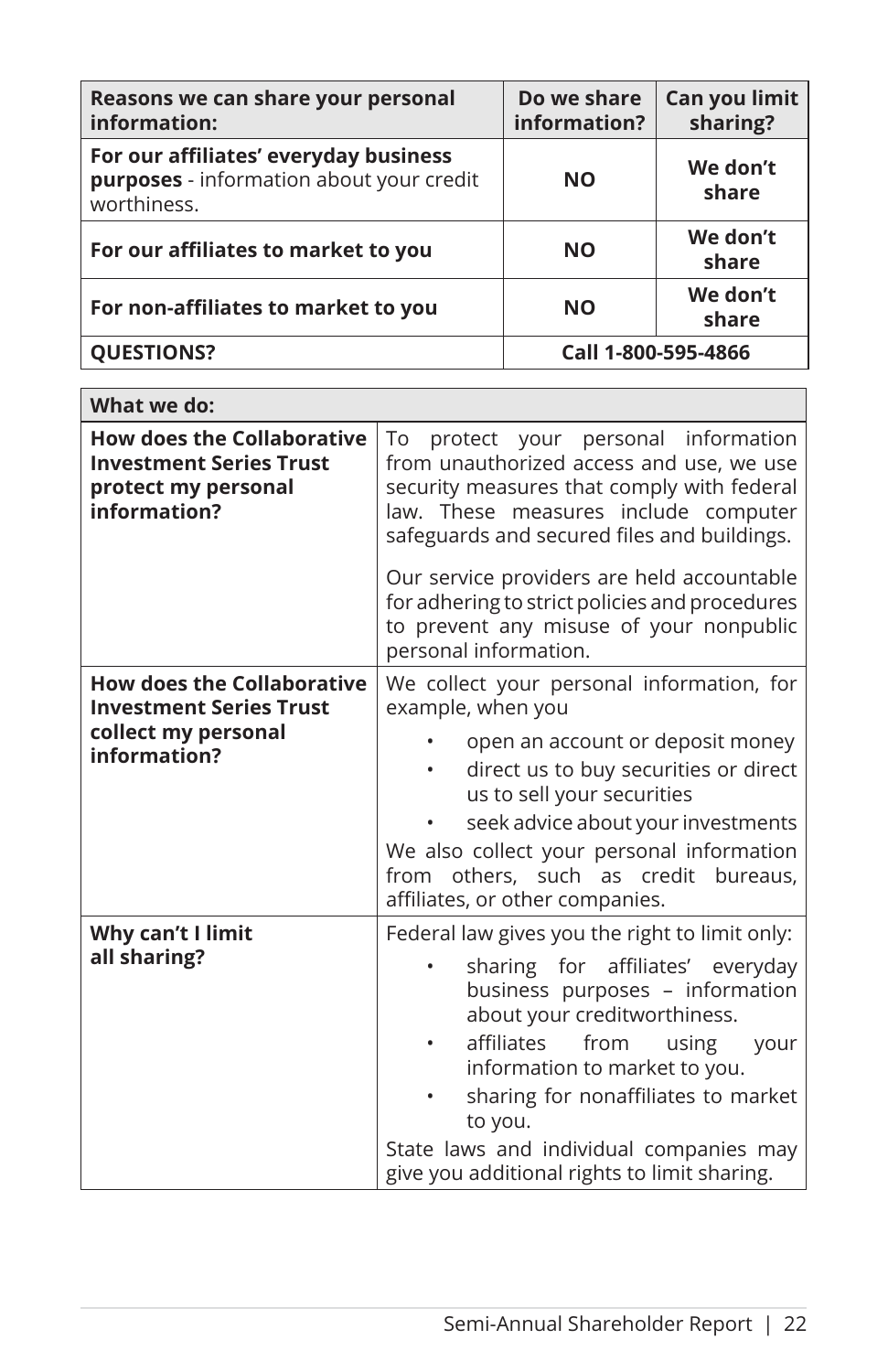| <b>Definitions</b>    |                                                                                                                                |  |
|-----------------------|--------------------------------------------------------------------------------------------------------------------------------|--|
| <b>Affiliates</b>     | Companies related by common ownership<br>or control. They can be financial and non-<br>financial companies.                    |  |
|                       | The Collaborative Investment Series<br>Trust does not share with affiliates.                                                   |  |
| <b>Non-affiliates</b> | Companies not related by<br>common<br>ownership or control. They can be financial<br>and non-financial companies.              |  |
|                       | The Collaborative Investment Series<br>Trust does not share with non-<br>affiliates so they can market to you.                 |  |
| Joint marketing       | A formal agreement between nonaffiliated<br>financial companies that together market<br>financial products or services to you. |  |
|                       | The Collaborative Investment Series<br>Trust doesn't jointly market.                                                           |  |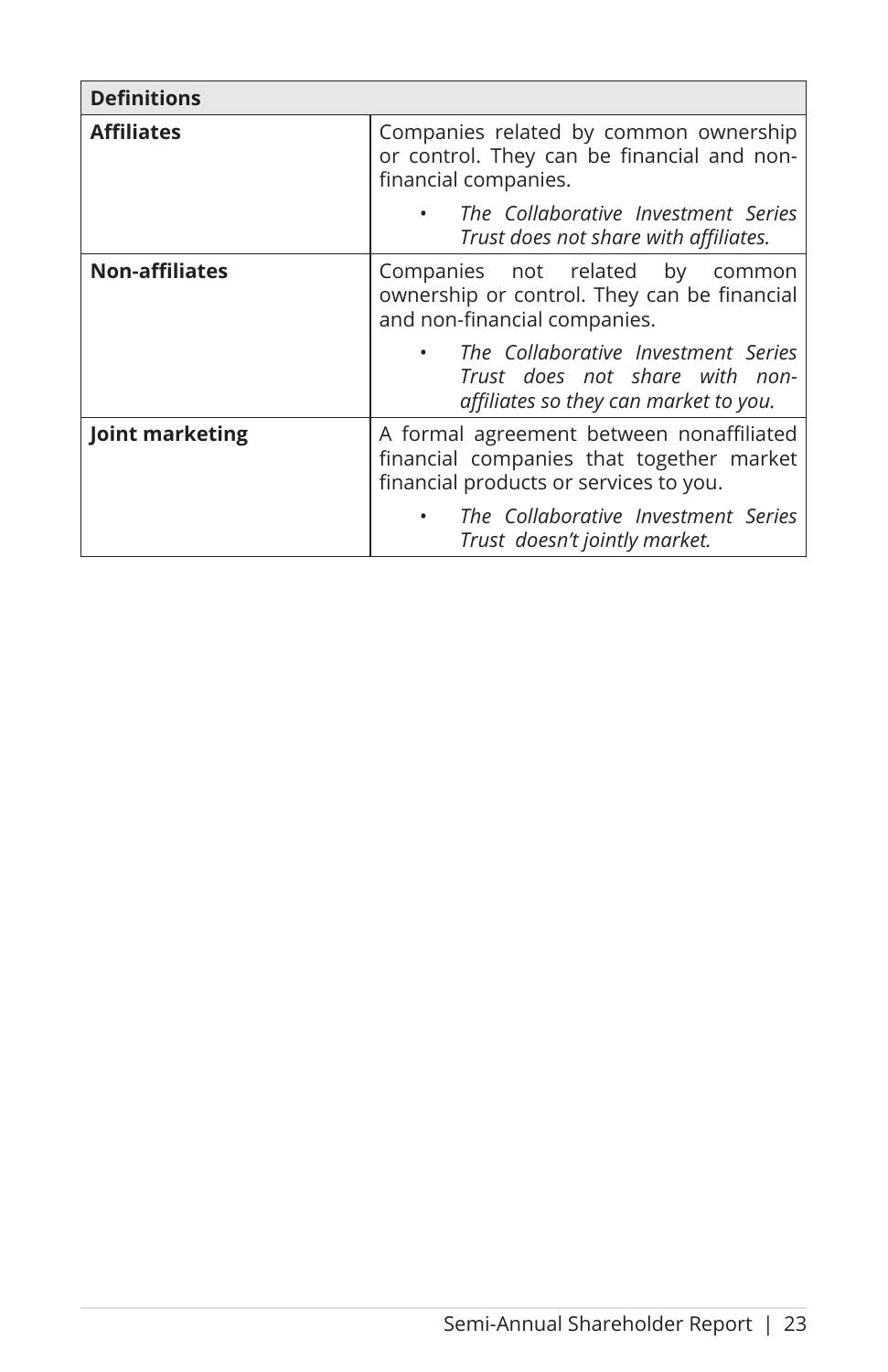This Page Was Left Blank Intentionally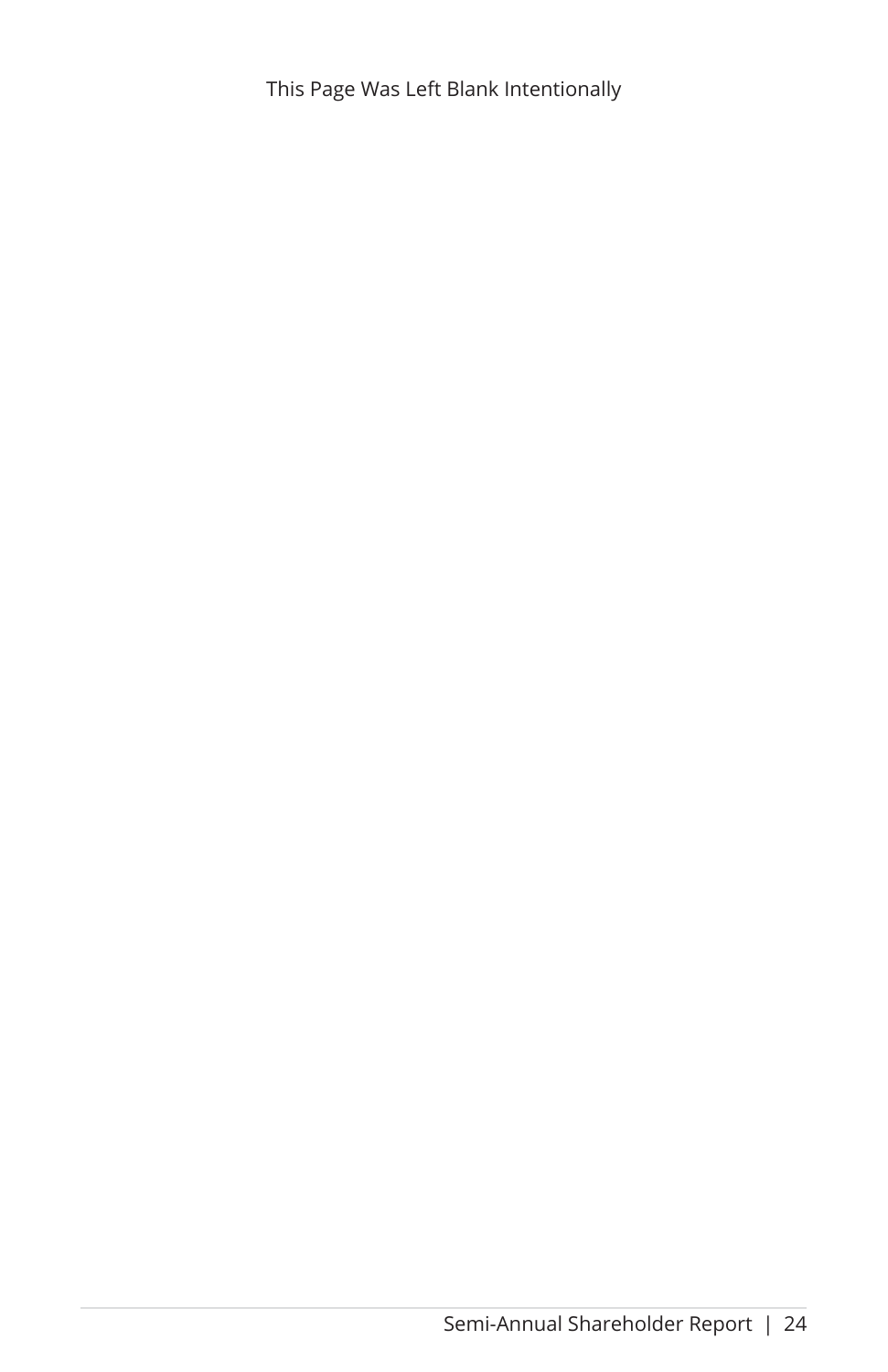This Page Was Left Blank Intentionally